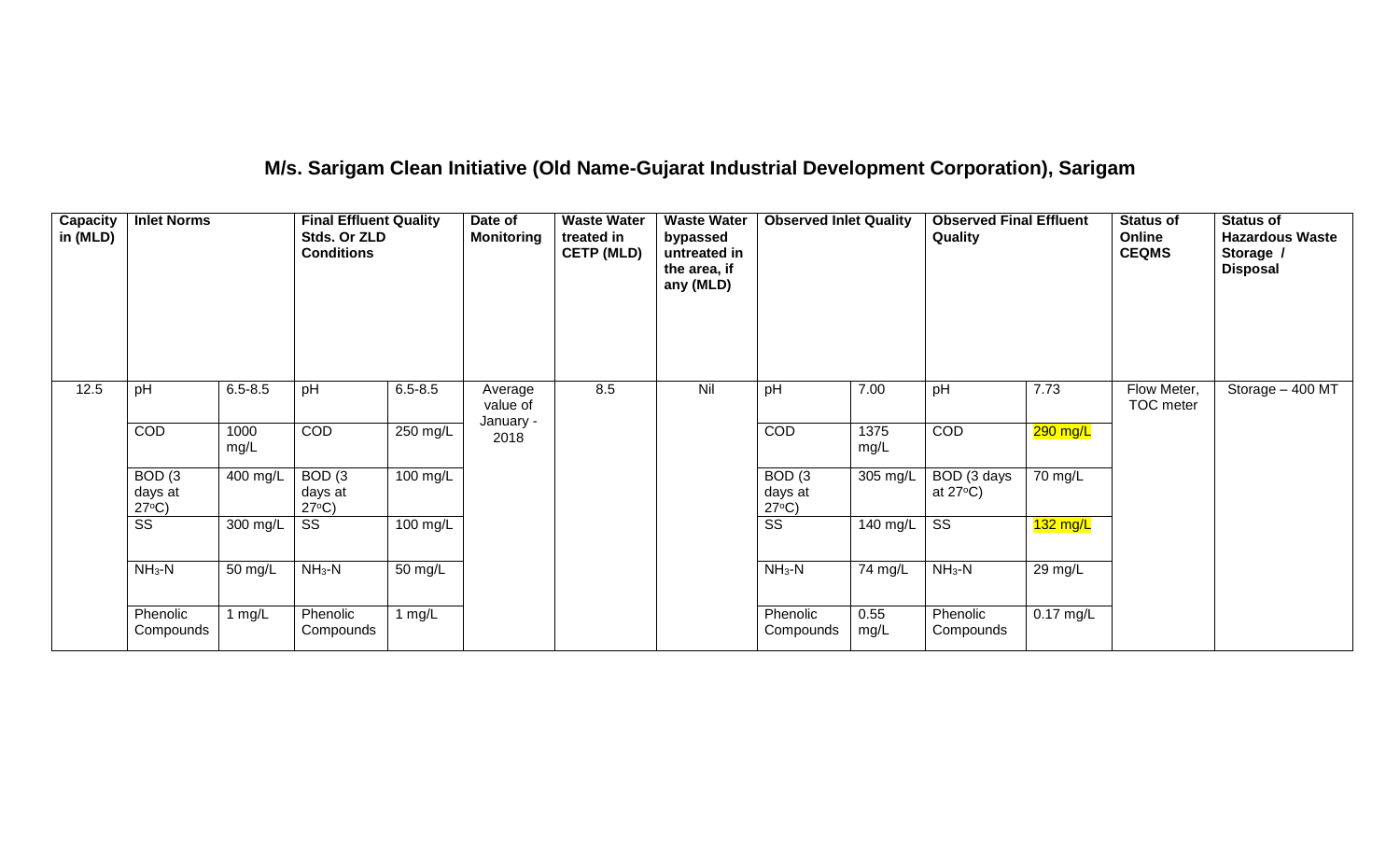### **M/s. Vapi Waste & Effluent Management Co. Ltd, Vapi**

| <b>Capacity</b><br>in (MLD) | <b>Inlet Norms</b>     |              | <b>Final Effluent Quality</b><br>Stds. Or ZLD<br><b>Conditions</b> |                      | Date of<br><b>Monitoring</b> | <b>Waste Water</b><br>treated in<br><b>CETP (MLD)</b> | <b>Waste Water</b><br>bypassed<br>untreated in<br>the area, if<br>any (MLD) | <b>Observed Inlet Quality</b> |                    | <b>Observed Final Effluent</b><br>Quality |             | <b>Status of</b><br>Online<br><b>CEQMS</b> | <b>Status of</b><br><b>Hazardous Waste</b><br>Storage /<br><b>Disposal</b> |
|-----------------------------|------------------------|--------------|--------------------------------------------------------------------|----------------------|------------------------------|-------------------------------------------------------|-----------------------------------------------------------------------------|-------------------------------|--------------------|-------------------------------------------|-------------|--------------------------------------------|----------------------------------------------------------------------------|
| 55                          | pH                     | $6.5 - 8.5$  | pH                                                                 | $6.5 - 8.5$          | Average<br>value of          | 55                                                    | Nil                                                                         | pH                            | 7.57               | pH                                        | 7.54        | pH, Flow<br>Meter, TOC &                   | Storage - 14000<br>МT                                                      |
|                             | COD                    | 1000<br>mg/L | COD                                                                | 250 mg/L             | January -<br>2018            |                                                       |                                                                             | COD                           | 1330 mg/L          | COD                                       | 317 mg/L    | DO Meter                                   |                                                                            |
|                             | <b>BOD</b>             | 400 mg/L     | <b>BOD</b>                                                         | $\overline{30}$ mg/L |                              |                                                       |                                                                             | <b>BOD</b>                    | $327 \text{ mg/L}$ | <b>BOD</b>                                | 32 mg/L     |                                            |                                                                            |
|                             | $\overline{\text{ss}}$ | 300 mg/L     | $\overline{\text{SS}}$                                             | 100 mg/L             |                              |                                                       |                                                                             | $\overline{\text{ss}}$        | 256 mg/L           | $\overline{\text{ss}}$                    | 40 mg/L     |                                            |                                                                            |
|                             | $NH3-N$                | 50 mg/L      | $NH3-N$                                                            | 50 mg/L              |                              |                                                       |                                                                             | $NH_3-N$                      | 65 mg/L            | $NH_3-N$                                  | 49 mg/L     |                                            |                                                                            |
|                             | Phenolic<br>Compounds  | 1 $mg/L$     | Phenolic<br>Compounds                                              | 1 $mg/L$             |                              |                                                       |                                                                             | Phenolic<br>Compounds         | 2.09 mg/L          | Phenolic<br>Compounds                     | $0.64$ mg/L |                                            |                                                                            |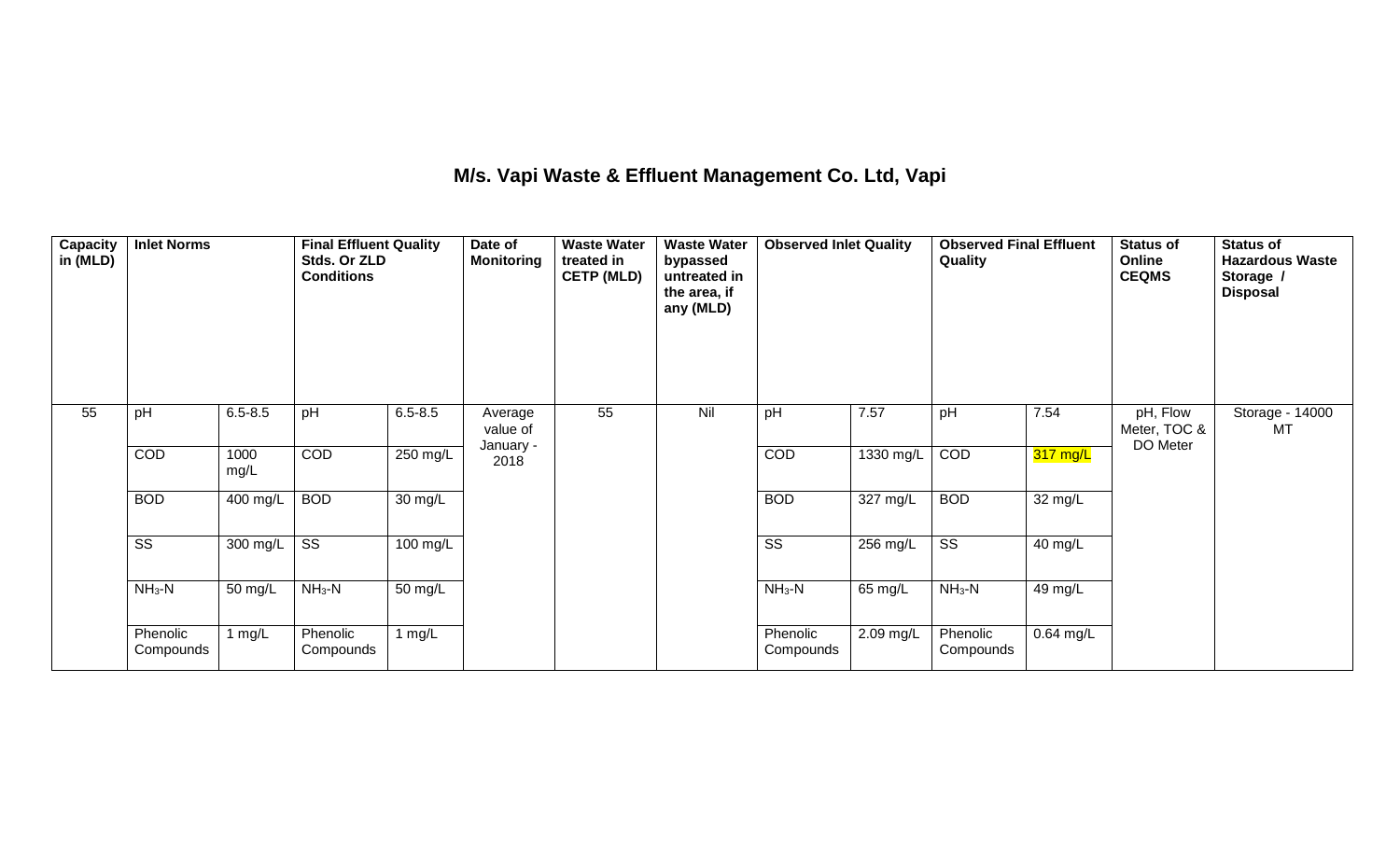## **M/s. Sachin Infra Environment Ltd., GIDC-Sachin, Surat**

| Capacity<br>in (MLD) | <b>Inlet Norms</b>     |                  | <b>Final Effluent Quality</b><br>Stds. Or ZLD<br><b>Conditions</b> |             | Date of<br><b>Monitoring</b> | <b>Waste Water</b><br>treated in<br><b>CETP (MLD)</b> | <b>Waste Water</b><br>bypassed<br>untreated in<br>the area, if<br>any (MLD) | <b>Observed Inlet Quality</b> |                    | <b>Observed Final Effluent</b><br>Quality |                   | <b>Status of</b><br>Online<br><b>CEQMS</b> | <b>Status of</b><br><b>Hazardous Waste</b><br>Storage /<br><b>Disposal</b> |
|----------------------|------------------------|------------------|--------------------------------------------------------------------|-------------|------------------------------|-------------------------------------------------------|-----------------------------------------------------------------------------|-------------------------------|--------------------|-------------------------------------------|-------------------|--------------------------------------------|----------------------------------------------------------------------------|
| 50                   | pH                     | Not<br>Furnished | pH                                                                 | $6.5 - 8.5$ | Average<br>value of          | 40                                                    | Nil                                                                         | pH                            | 7.42               | pH                                        | 7.81              | pH, Flow<br>Meter, TOC                     | Storage - 400 MT                                                           |
|                      | COD                    | 1000<br>mg/L     | COD                                                                | $250$ mg/L  | January -<br>2018            |                                                       |                                                                             | COD                           | $1475$ mg/L        | COD                                       | $280$ mg/L        |                                            |                                                                            |
|                      | <b>BOD</b>             | 400 mg/L         | <b>BOD</b>                                                         | 30 mg/L     |                              |                                                       |                                                                             | <b>BOD</b>                    | 260 mg/L           | <b>BOD</b>                                | $27 \text{ mg/L}$ |                                            |                                                                            |
|                      | $\overline{\text{SS}}$ | 300 mg/L         | $\overline{\text{ss}}$                                             | 100 mg/L    |                              |                                                       |                                                                             | $\overline{\text{ss}}$        | $212 \text{ mg/L}$ | $\overline{\text{ss}}$                    | $174$ mg/L        |                                            |                                                                            |
|                      | $NH3-N$                | 50 mg/L          | $NH3-N$                                                            | 50 mg/L     |                              |                                                       |                                                                             | $NH_3-N$                      | 47 mg/L            | $NH3-N$                                   | $21 \text{ mg/L}$ |                                            |                                                                            |
|                      | Phenolic<br>Compounds  | 1 $mg/L$         | Phenolic<br>Compounds                                              | 01 mg/L     |                              |                                                       |                                                                             | Phenolic<br>Compounds         | 0.72 mg/L          | Phenolic<br>Compounds                     | $0.37$ mg/L       |                                            |                                                                            |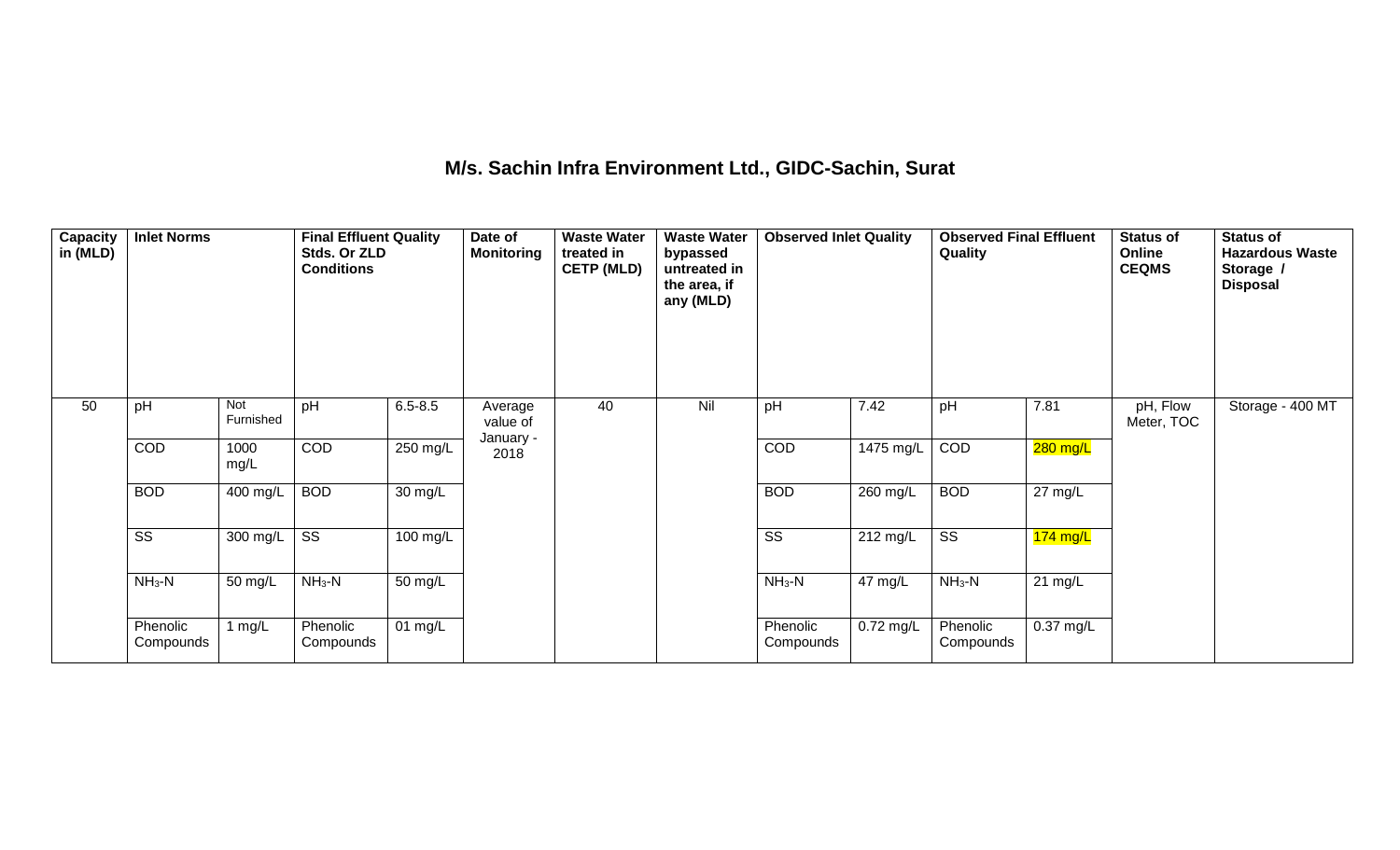#### **M/s. Globe Enviro Care Ltd. [chemical units], GIDC-Sachin, Surat**

| Capacity<br>in (MLD) | <b>Inlet Norms</b>     |              | <b>Final Effluent Quality</b><br>Stds. Or ZLD<br><b>Conditions</b> |                    | Date of<br><b>Monitoring</b>     | <b>Waste Water</b><br>treated in<br><b>CETP (MLD)</b> | <b>Waste Water</b><br>bypassed<br>untreated in<br>the area, if<br>any (MLD) | <b>Observed Inlet Quality</b> |                    | <b>Observed Final Effluent</b><br>Quality |                      | <b>Status of</b><br>Online<br><b>CEQMS</b> | <b>Status of</b><br><b>Hazardous Waste</b><br>Storage /<br><b>Disposal</b> |
|----------------------|------------------------|--------------|--------------------------------------------------------------------|--------------------|----------------------------------|-------------------------------------------------------|-----------------------------------------------------------------------------|-------------------------------|--------------------|-------------------------------------------|----------------------|--------------------------------------------|----------------------------------------------------------------------------|
| 0.50                 | pH                     | 6.5 to 8.5   | pH                                                                 | 6.5 to 8.5         | Average<br>value of<br>January - | 0.35                                                  | Nil                                                                         | pH                            | 7.43               | pH                                        | 7.61                 | pH, TOC,<br>TSS, Flow<br>meter             | Storage - 10 MT                                                            |
|                      | <b>COD</b>             | 3000<br>mg/L | COD                                                                | 250 mg/L           | 2018                             |                                                       |                                                                             | COD                           | 1442 mg/L          | COD                                       | 267 mg/L             |                                            |                                                                            |
|                      | <b>BOD</b>             | 1200<br>mg/L | <b>BOD</b>                                                         | 30 mg/L            |                                  |                                                       |                                                                             | <b>BOD</b>                    | 285 mg/L           | <b>BOD</b>                                | $\overline{28}$ mg/L |                                            |                                                                            |
|                      | $\overline{\text{ss}}$ | 300 mg/L     | $\overline{\text{ss}}$                                             | $100 \text{ mg/L}$ |                                  |                                                       |                                                                             | $\overline{\text{ss}}$        | $295 \text{ mg/L}$ | $\overline{\text{ss}}$                    | 73 mg/L              |                                            |                                                                            |
|                      | $NH3-N$                | 50 mg/L      | $NH3-N$                                                            | 50 mg/L            |                                  |                                                       |                                                                             | $NH3-N$                       | 45 mg/L            | $NH3-N$                                   | 23 mg/L              |                                            |                                                                            |
|                      | Phenolic<br>Compounds  | 1 $mg/L$     | Phenolic<br>Compounds                                              | 1 $mg/L$           |                                  |                                                       |                                                                             | Phenolic<br>Compounds         | $0.64$ mg/L        | Phenolic<br>Compounds                     | $0.33$ mg/L          |                                            |                                                                            |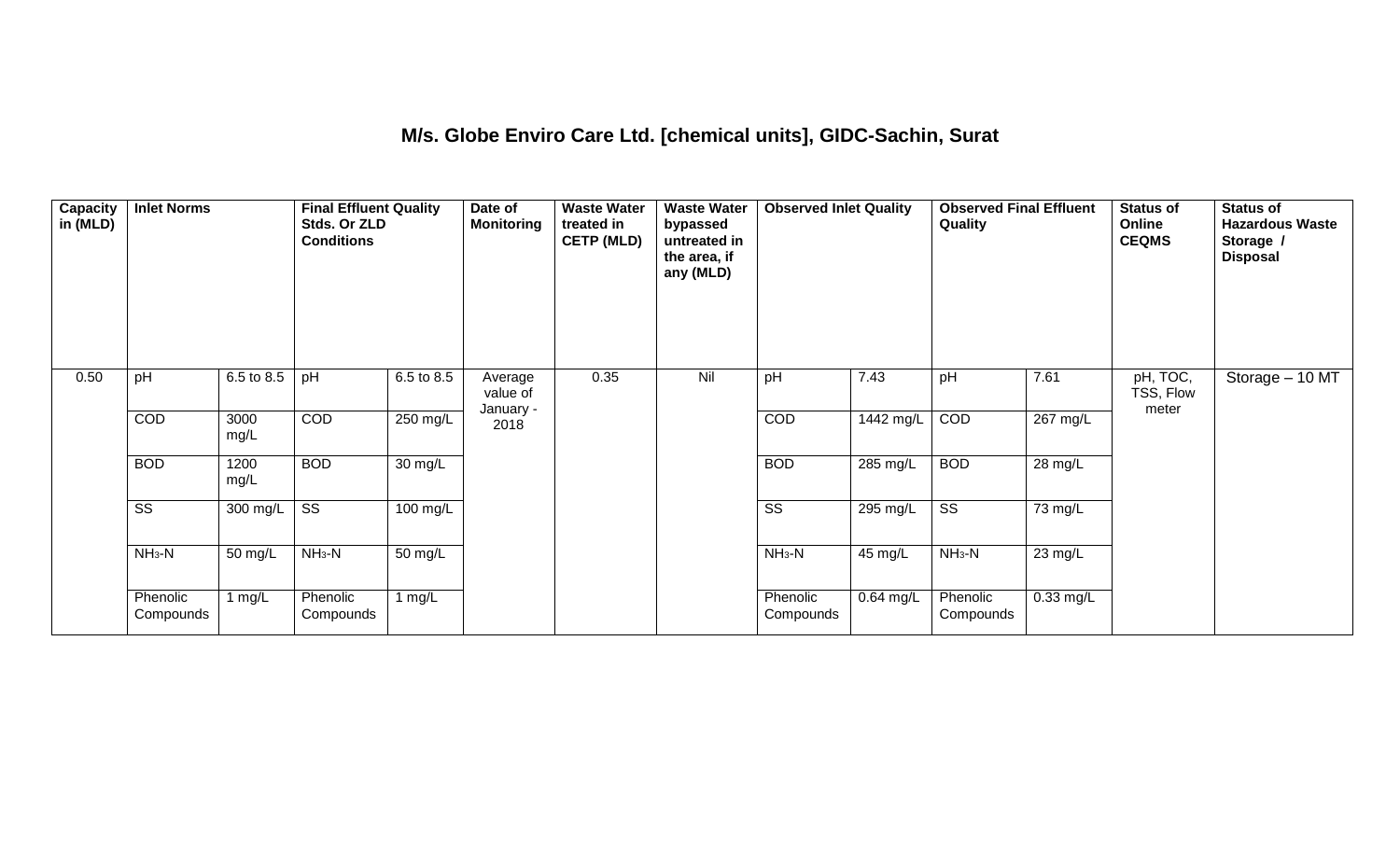# **M/s. Pandesara Infrastructure Ltd., GIDC-Pandesara, Surat**

| Capacity<br>in (MLD) | <b>Inlet Norms</b>     |              | <b>Final Effluent Quality</b><br>Stds. Or ZLD<br><b>Conditions</b> |             | Date of<br><b>Monitoring</b> | <b>Waste Water</b><br>treated in<br><b>CETP (MLD)</b> | <b>Waste Water</b><br>bypassed<br>untreated in<br>the area, if<br>any (MLD) | <b>Observed Inlet Quality</b> |             | <b>Observed Final Effluent</b><br>Quality |           | <b>Status of</b><br>Online<br><b>CEQMS</b> | <b>Status of</b><br><b>Hazardous Waste</b><br>Storage /<br><b>Disposal</b> |
|----------------------|------------------------|--------------|--------------------------------------------------------------------|-------------|------------------------------|-------------------------------------------------------|-----------------------------------------------------------------------------|-------------------------------|-------------|-------------------------------------------|-----------|--------------------------------------------|----------------------------------------------------------------------------|
| 100                  | pH                     | $6.5 - 8.5$  | pH                                                                 | $6.5 - 8.5$ | Average<br>value of          | 88                                                    | Nil                                                                         | pH                            | 7.36        | pH                                        | 7.52      | pH, Flow<br>Meter, TOC,<br><b>COD</b>      | Storage - 100 MT                                                           |
|                      | COD                    | 1000<br>mg/L | COD                                                                | 250 mg/L    | January -<br>2018            |                                                       |                                                                             | COD                           | 1014 mg/L   | COD                                       | 238 mg/L  |                                            | Disposal - 700 MT                                                          |
|                      | <b>BOD</b>             | 400 mg/L     | <b>BOD</b>                                                         | 30 mg/L     |                              |                                                       |                                                                             | <b>BOD</b>                    | 295 mg/L    | <b>BOD</b>                                | 28 mg/L   |                                            |                                                                            |
|                      | $\overline{\text{SS}}$ | 300 mg/L     | $\overline{\text{ss}}$                                             | 100 mg/L    |                              |                                                       |                                                                             | $\overline{\text{ss}}$        | 246 mg/L    | $\overline{\text{SS}}$                    | 24 mg/L   |                                            |                                                                            |
|                      | $NH3-N$                | 50 mg/L      | $NH3-N$                                                            | 50 mg/L     |                              |                                                       |                                                                             | $NH3-N$                       | 39 mg/L     | $NH3-N$                                   | 14 mg/L   |                                            |                                                                            |
|                      | Phenolic<br>Compounds  | 01 mg/L      | Phenolic<br>Compounds                                              | 01 $mg/L$   |                              |                                                       |                                                                             | Phenolic<br>Compounds         | $0.54$ mg/L | Phenolic<br>Compounds                     | 0.21 mg/L |                                            |                                                                            |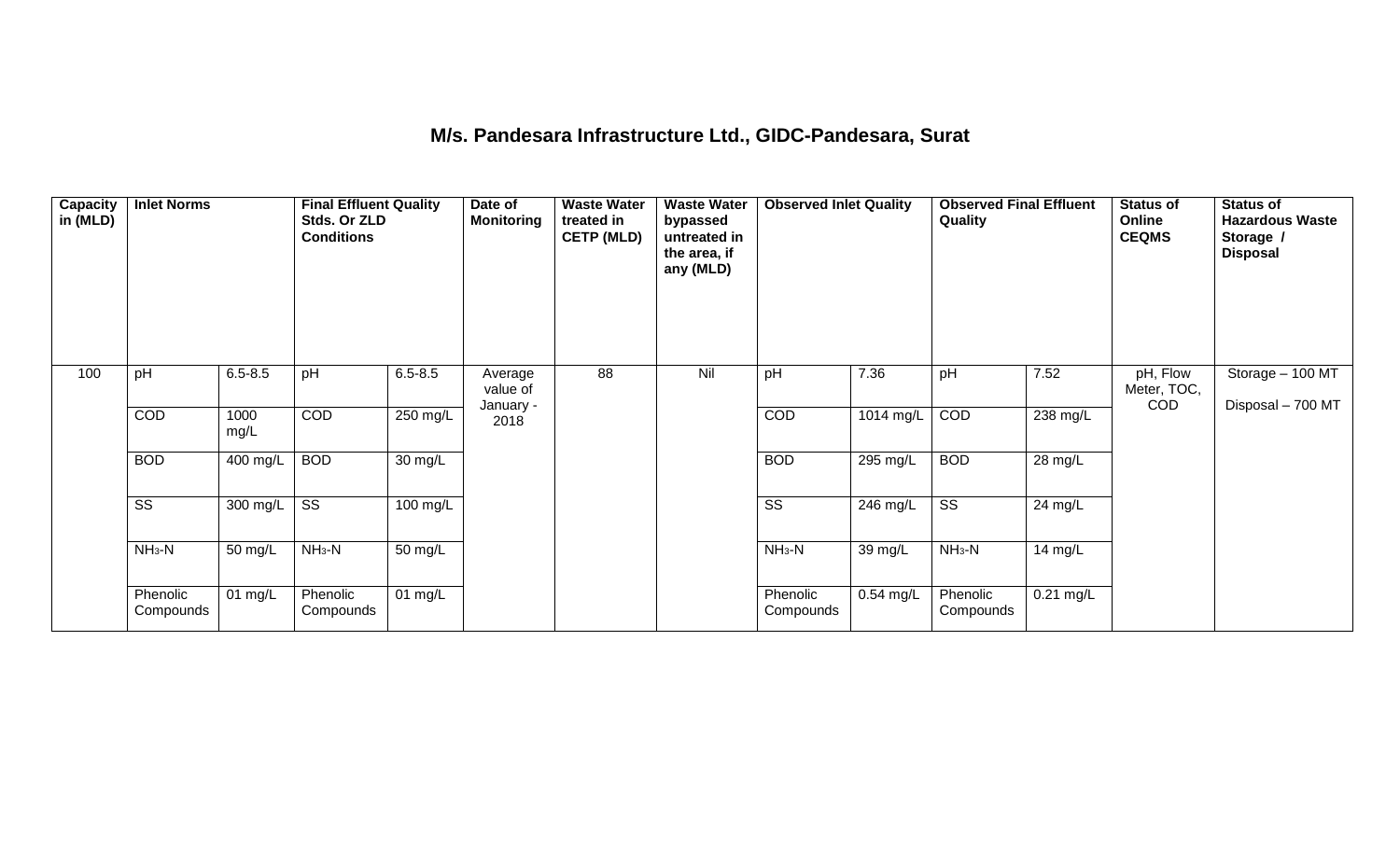### **M/s. Palsana Enviro Protection Ltd., (PEPL), Kadodara, Surat**

| Capacity<br>in (MLD) | <b>Inlet Norms</b>     |              | <b>Final Effluent Quality</b><br>Stds. Or ZLD<br><b>Conditions</b> |            | Date of<br><b>Monitoring</b> | <b>Waste Water</b><br>treated in<br><b>CETP (MLD)</b> | <b>Waste Water</b><br>bypassed<br>untreated in<br>the area, if<br>any (MLD) | <b>Observed Inlet Quality</b> |            | <b>Observed Final Effluent</b><br><b>Quality</b> |                   | <b>Status of</b><br>Online<br><b>CEQMS</b> | <b>Status of</b><br><b>Hazardous Waste</b><br>Storage /<br><b>Disposal</b> |
|----------------------|------------------------|--------------|--------------------------------------------------------------------|------------|------------------------------|-------------------------------------------------------|-----------------------------------------------------------------------------|-------------------------------|------------|--------------------------------------------------|-------------------|--------------------------------------------|----------------------------------------------------------------------------|
| 100                  | pH                     | 6.5 to 8.5   | pH                                                                 | 6.5 to 8.5 | Average<br>value of          | 95                                                    | Nil                                                                         | pH                            | 7.53       | pH                                               | 7.85              | pH, Flow<br>Meter, COD,<br>BOD, TSS        | Storage - 852 MT                                                           |
|                      | COD                    | 1000<br>mg/L | COD                                                                | $250$ mg/L | January -<br>2018            |                                                       |                                                                             | COD                           | 1412 mg/L  | COD                                              | 212 mg/L          |                                            |                                                                            |
|                      | <b>BOD</b>             | 400 mg/L     | <b>BOD</b>                                                         | 30 mg/L    |                              |                                                       |                                                                             | <b>BOD</b>                    | 400 mg/L   | <b>BOD</b>                                       | $27 \text{ mg/L}$ |                                            |                                                                            |
|                      | $\overline{\text{ss}}$ | 300 mg/L     | $\overline{\text{ss}}$                                             | $100$ mg/L |                              |                                                       |                                                                             | $\overline{\text{ss}}$        | $296$ mg/L | $\overline{\text{ss}}$                           | 58 mg/L           |                                            |                                                                            |
|                      | $NH3-N$                | 50 mg/L      | $NH3-N$                                                            | 50 mg/L    |                              |                                                       |                                                                             | $NH_3-N$                      | 40 mg/L    | $NH3-N$                                          | 20 mg/L           |                                            |                                                                            |
|                      | Phenolic<br>Compounds  | 1 mg/L       | Phenolic<br>Compounds                                              | 1 $mg/L$   |                              |                                                       |                                                                             | Phenolic<br>Compounds         | 0.69 mg/L  | Phenolic<br>Compounds                            | 0.44 mg/L         |                                            |                                                                            |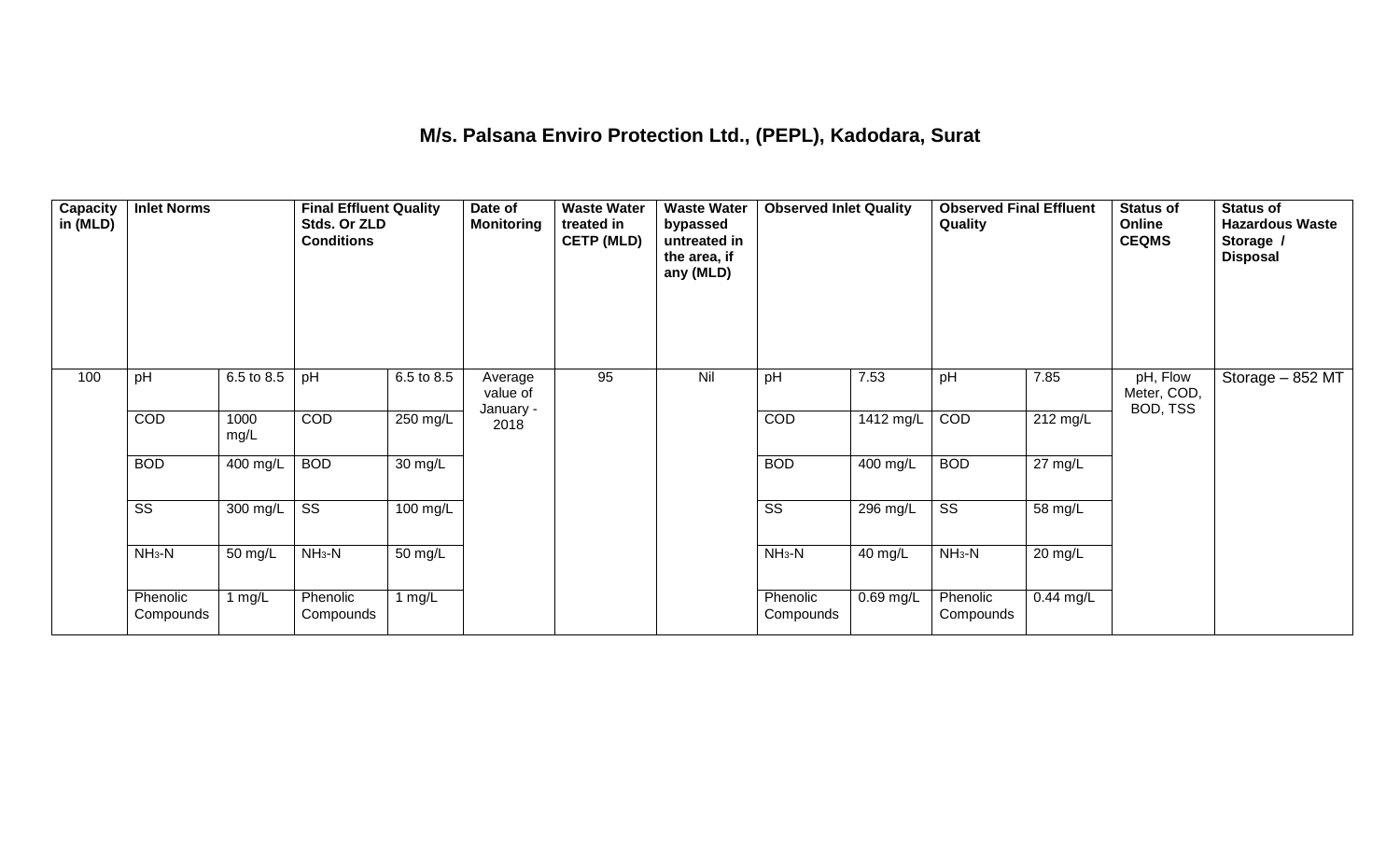## **M/s. New Palsana Industrial Co. Op. Society Ltd., Palsana, Surat**

| Capacity<br>in (MLD) | <b>Inlet Norms</b>     |                       | <b>Final Effluent Quality</b><br>Stds. Or ZLD<br><b>Conditions</b> |             | Date of<br><b>Monitoring</b> | <b>Waste Water</b><br>treated in<br><b>CETP (MLD)</b> | <b>Waste Water</b><br>bypassed<br>untreated in<br>the area, if<br>any (MLD) | <b>Observed Inlet Quality</b> |             | <b>Observed Final Effluent</b><br>Quality |                   | <b>Status of</b><br>Online<br><b>CEQMS</b> | <b>Status of</b><br><b>Hazardous Waste</b><br>Storage /<br><b>Disposal</b> |
|----------------------|------------------------|-----------------------|--------------------------------------------------------------------|-------------|------------------------------|-------------------------------------------------------|-----------------------------------------------------------------------------|-------------------------------|-------------|-------------------------------------------|-------------------|--------------------------------------------|----------------------------------------------------------------------------|
| 45                   | pH                     | $6.5 - 8.5$           | pH                                                                 | $6.5 - 8.5$ | Average<br>value of          | 22                                                    | Nil                                                                         | pH                            | 7.79        | pH                                        | 8.08              | pH, Flow<br>meter, COD,<br>BOD, TSS        | Storage - 50 MT<br>Disposal - 169 MT                                       |
|                      | COD                    | 1000<br>mg/L          | COD                                                                | 250 mg/L    | January -<br>2018            |                                                       |                                                                             | COD                           | 686 mg/L    | COD                                       | 164 mg/L          |                                            |                                                                            |
|                      | <b>BOD</b>             | $\overline{400}$ mg/L | <b>BOD</b>                                                         | 30 mg/L     |                              |                                                       |                                                                             | <b>BOD</b>                    | 125 mg/L    | <b>BOD</b>                                | 28 mg/L           |                                            |                                                                            |
|                      | $\overline{\text{SS}}$ | 300 mg/L              | $\overline{\text{ss}}$                                             | $<$ 60 mg/L |                              |                                                       |                                                                             | $\overline{\text{ss}}$        | 78 mg/L     | $\overline{\text{ss}}$                    | 14 mg/L           |                                            |                                                                            |
|                      | $NH3-N$                | 50 mg/L               | $NH3-N$                                                            | 50 mg/L     |                              |                                                       |                                                                             | $NH3-N$                       | 40 mg/L     | $NH3-N$                                   | $12 \text{ mg/L}$ |                                            |                                                                            |
|                      | Phenolic<br>Compounds  | 1 $mg/L$              | Phenolic<br>Compounds                                              | 1 $mg/L$    |                              |                                                       |                                                                             | Phenolic<br>Compounds         | $0.66$ mg/L | Phenolic<br>Compounds                     | $0.15$ mg/L       |                                            |                                                                            |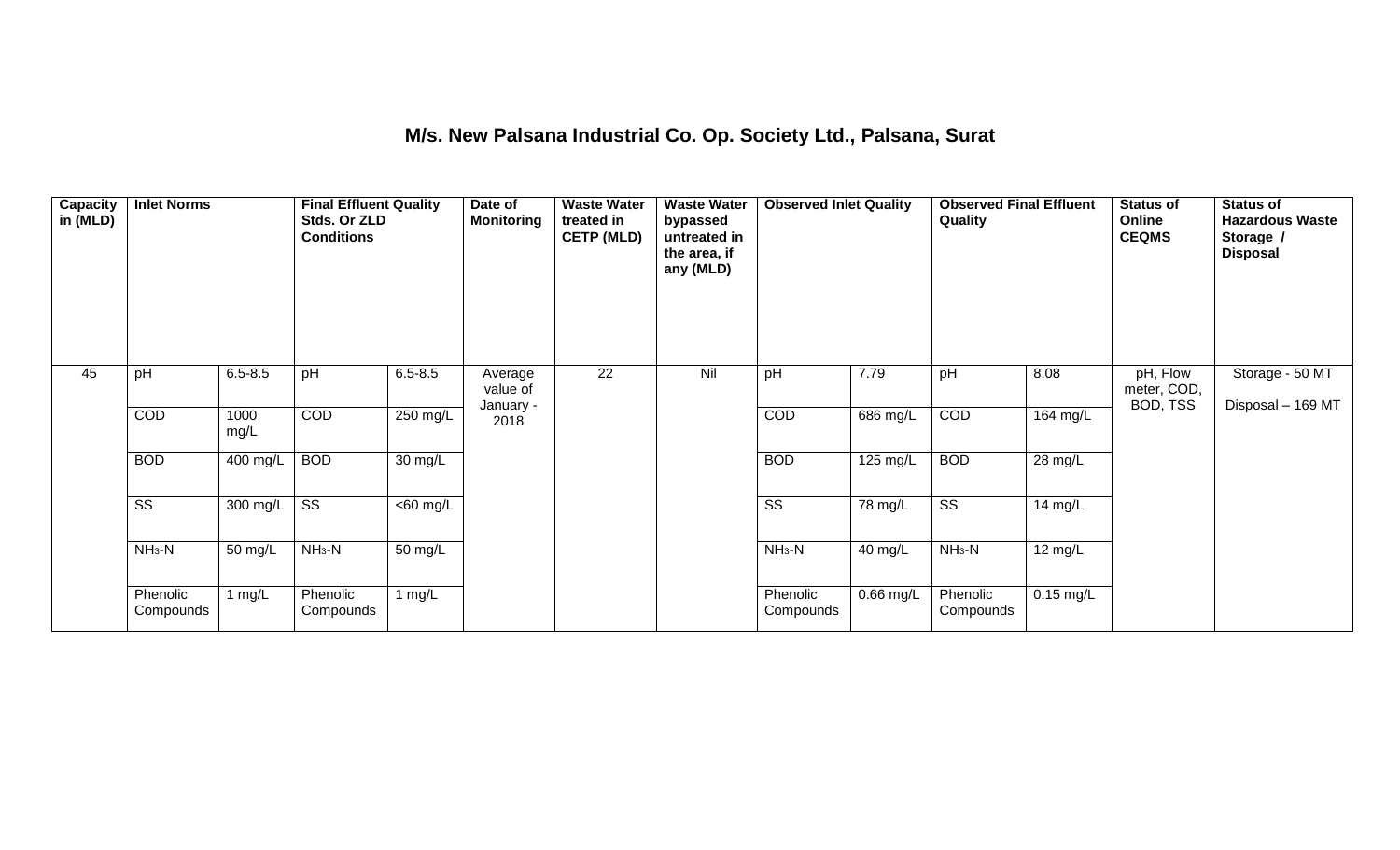### **M/s. Gujarat Eco Textile Park Pvt Ltd, Palsana, Surat**

| Capacity<br>in (MLD) | <b>Inlet Norms</b>     |              | <b>Final Effluent Quality</b><br>Stds. Or ZLD<br><b>Conditions</b> |                      | Date of<br><b>Monitoring</b> | <b>Waste Water</b><br>treated in<br><b>CETP (MLD)</b> | <b>Waste Water</b><br>bypassed<br>untreated in<br>the area, if<br>any (MLD) | <b>Observed Inlet Quality</b> |    | <b>Observed Final Effluent</b><br>Quality |                    | <b>Status of</b><br>Online<br><b>CEQMS</b> | <b>Status of</b><br><b>Hazardous Waste</b><br>Storage /<br><b>Disposal</b> |
|----------------------|------------------------|--------------|--------------------------------------------------------------------|----------------------|------------------------------|-------------------------------------------------------|-----------------------------------------------------------------------------|-------------------------------|----|-------------------------------------------|--------------------|--------------------------------------------|----------------------------------------------------------------------------|
| 60                   | pH                     | $6.5 - 8.5$  | pH                                                                 | 6.5 to 8.5           | Average<br>value of          | 35                                                    | Nil                                                                         | pH                            |    | pH                                        | 8.10               | pH, Flow<br>Meter, COD<br>Meter            | Storage - 85 MT                                                            |
|                      | COD                    | 1000<br>mg/L | COD                                                                | $250$ mg/L           | January -<br>2018            |                                                       |                                                                             | COD                           | ۰  | COD                                       | 170 mg/L           | including<br><b>TOC</b>                    | Disposal - 22 MT                                                           |
|                      | <b>BOD</b>             | 400 mg/L     | <b>BOD</b>                                                         | $100$ mg/L           |                              |                                                       |                                                                             | <b>BOD</b>                    | ۰  | <b>BOD</b>                                | 28 mg/L            |                                            |                                                                            |
|                      | $\overline{\text{ss}}$ | 300 mg/L     | $\overline{\text{ss}}$                                             | $\overline{60}$ mg/L |                              |                                                       |                                                                             | $\overline{\text{ss}}$        | ۰  | $\overline{\text{ss}}$                    | $112 \text{ mg/L}$ |                                            |                                                                            |
|                      | $NH3-N$                | 50 mg/L      | $NH3-N$                                                            | 50 mg/L              |                              |                                                       |                                                                             | $NH_3-N$                      | ۰. | $NH3-N$                                   | 13 mg/L            |                                            |                                                                            |
|                      | Phenolic<br>Compounds  |              | Phenolic<br>Compounds                                              | 1 $mg/L$             |                              |                                                       |                                                                             | Phenolic<br>Compounds         |    | Phenolic<br>Compounds                     | 0.30 mg/L          |                                            |                                                                            |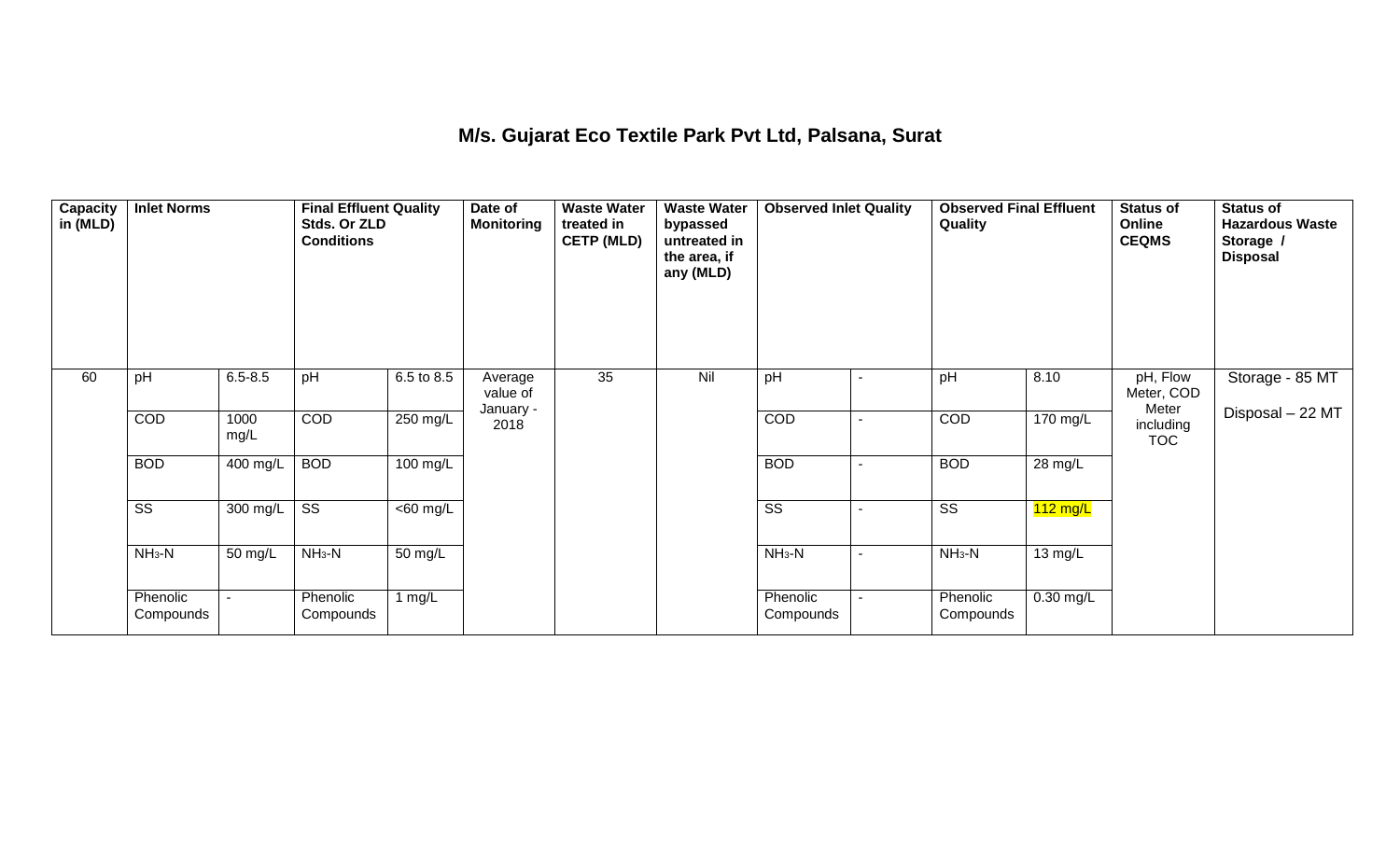#### **M/s. Fairdeal Textile Parks Pvt. Ltd, Kosamaba, Surat**

| $\overline{\mathsf{Capacity}}$<br>in (MLD) | <b>Inlet Norms</b>     |          | <b>Final Effluent Quality</b><br>Stds. Or ZLD<br><b>Conditions</b> |                   | Date of<br><b>Monitoring</b>     | <b>Waste Water</b><br>treated in<br><b>CETP (MLD)</b> | <b>Waste Water</b><br>bypassed<br>untreated in<br>the area, if<br>any (MLD) | <b>Observed Inlet Quality</b> |                | <b>Observed Final Effluent</b><br>Quality |             | <b>Status of</b><br>Online<br><b>CEQMS</b> | <b>Status of</b><br><b>Hazardous Waste</b><br>Storage /<br><b>Disposal</b> |
|--------------------------------------------|------------------------|----------|--------------------------------------------------------------------|-------------------|----------------------------------|-------------------------------------------------------|-----------------------------------------------------------------------------|-------------------------------|----------------|-------------------------------------------|-------------|--------------------------------------------|----------------------------------------------------------------------------|
| 2.25                                       | pH                     |          | pH                                                                 | 6.5 to 8.5        | Average<br>value of<br>January - | 1.00                                                  | Nil                                                                         | pH                            | 7.20           | pH                                        | 7.50        | pH, Flow<br>Meter                          | Storage - 2 MT<br>Disposal - 5 MT                                          |
|                                            | COD                    | 500 mg/L | COD                                                                | $100$ mg/L        | 2018                             |                                                       |                                                                             | COD                           | 461 mg/L       | COD                                       | 80 mg/L     |                                            |                                                                            |
|                                            | <b>BOD</b>             | 200 mg/L | <b>BOD</b>                                                         | $30 \text{ mg/L}$ |                                  |                                                       |                                                                             | <b>BOD</b>                    | 105 mg/L       | <b>BOD</b>                                | 20 mg/L     |                                            |                                                                            |
|                                            | $\overline{\text{ss}}$ |          | $\overline{\text{ss}}$                                             | $<$ 60 mg/L       |                                  |                                                       |                                                                             | $\overline{\text{ss}}$        | 94 mg/L        | $\overline{\text{ss}}$                    | 8 mg/L      |                                            |                                                                            |
|                                            | $NH3-N$                |          | $NH_3-N$                                                           | 50 mg/L           |                                  |                                                       |                                                                             | $NH3-N$                       | $\blacksquare$ | $NH3-N$                                   | $\sim$      |                                            |                                                                            |
|                                            | Phenolic<br>Compounds  |          | Phenolic<br>Compounds                                              | 1 $mg/L$          |                                  |                                                       |                                                                             | Phenolic<br>Compounds         | $0.18$ mg/L    | Phenolic<br>Compounds                     | $0.12$ mg/L |                                            |                                                                            |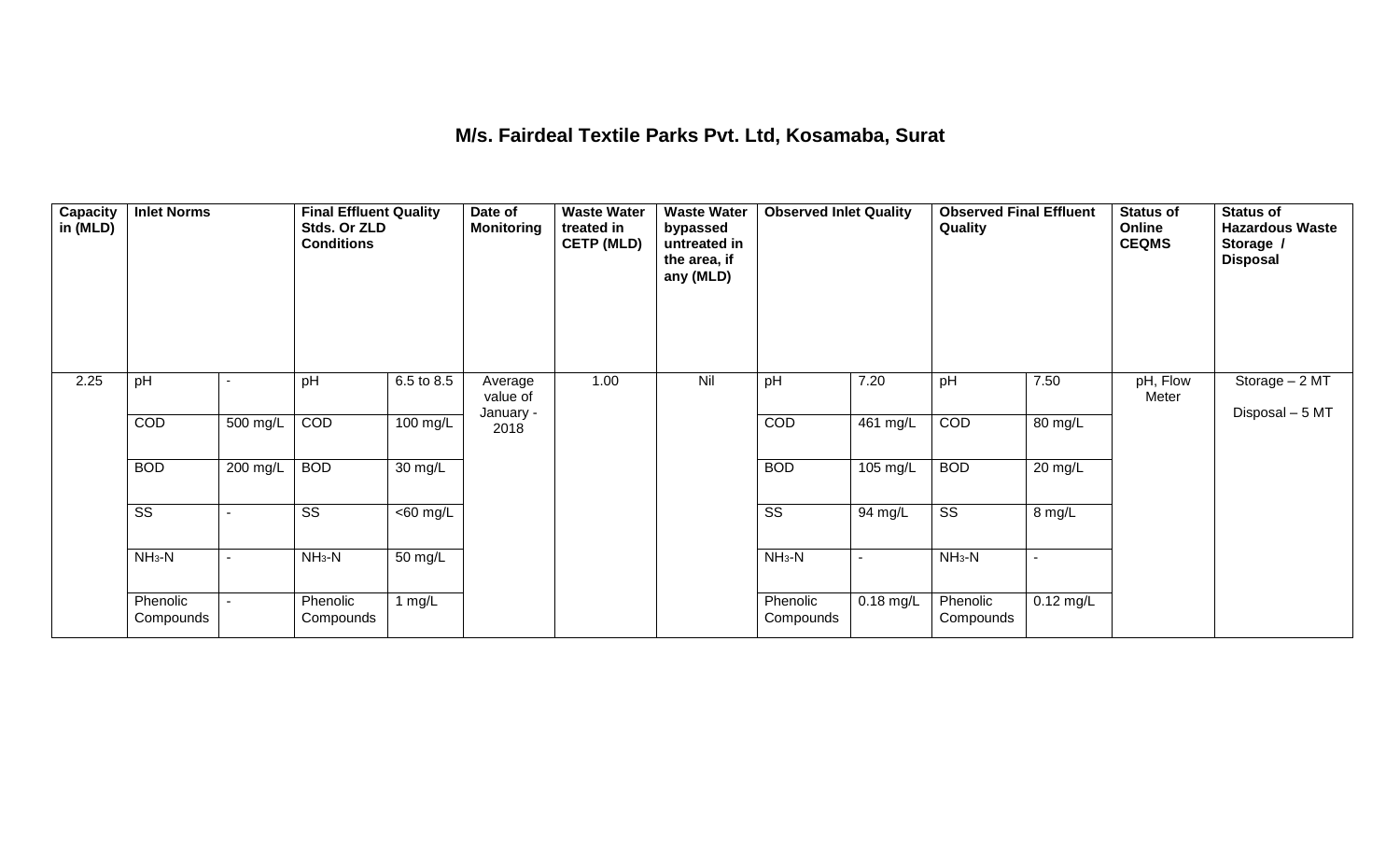## **M/s. Panoli Enviro Technology Ltd., GIDC-Panoil, Bharuch**

| Capacity<br>in (MLD) | <b>Inlet Norms</b>     |               | <b>Final Effluent Quality</b><br>Stds. Or ZLD<br><b>Conditions</b> |             | Date of<br><b>Monitoring</b> | <b>Waste Water</b><br>treated in<br><b>CETP (MLD)</b> | <b>Waste Water</b><br>bypassed<br>untreated in<br>the area, if<br>any (MLD) | <b>Observed Inlet Quality</b> |                    | <b>Observed Final Effluent</b><br>Quality |             | <b>Status of</b><br>Online<br><b>CEQMS</b> | <b>Status of</b><br><b>Hazardous Waste</b><br>Storage /<br><b>Disposal</b> |
|----------------------|------------------------|---------------|--------------------------------------------------------------------|-------------|------------------------------|-------------------------------------------------------|-----------------------------------------------------------------------------|-------------------------------|--------------------|-------------------------------------------|-------------|--------------------------------------------|----------------------------------------------------------------------------|
| 1.00                 | pH                     |               | pH                                                                 | $5.5 - 8.5$ | Average<br>value of          | 0.35                                                  | Nil                                                                         | pH                            | 7.14               | pH                                        | 7.73        | pH, Flow<br>Meter, TOC                     | Storage - 40 MT                                                            |
|                      | COD                    | 10000<br>mg/L | COD                                                                | 500 mg/L    | January -<br>2018            |                                                       |                                                                             | COD                           | 1778 mg/L          | COD                                       | $703$ mg/L  |                                            |                                                                            |
|                      | <b>BOD</b>             | 3500<br>mg/L  | <b>BOD</b>                                                         | 100 mg/L    |                              |                                                       |                                                                             | <b>BOD</b>                    | $355 \text{ mg/L}$ | <b>BOD</b>                                | 29 mg/L     |                                            |                                                                            |
|                      | $\overline{\text{SS}}$ |               | $\overline{\text{SS}}$                                             | 100 mg/L    |                              |                                                       |                                                                             | $\overline{\text{ss}}$        | 326 mg/L           | $\overline{\text{ss}}$                    | $212$ mg/L  |                                            |                                                                            |
|                      | $NH3-N$                | 100 mg/L      | $NH_3-N$                                                           | 50 mg/L     |                              |                                                       |                                                                             | $NH3-N$                       | 73 mg/L            | $NH3-N$                                   | 38 mg/L     |                                            |                                                                            |
|                      | Phenolic<br>Compounds  | mg/L          | Phenolic<br>Compounds                                              | 1 $mg/L$    |                              |                                                       |                                                                             | Phenolic<br>Compounds         | 1.02 mg/L          | Phenolic<br>Compounds                     | $0.50$ mg/L |                                            |                                                                            |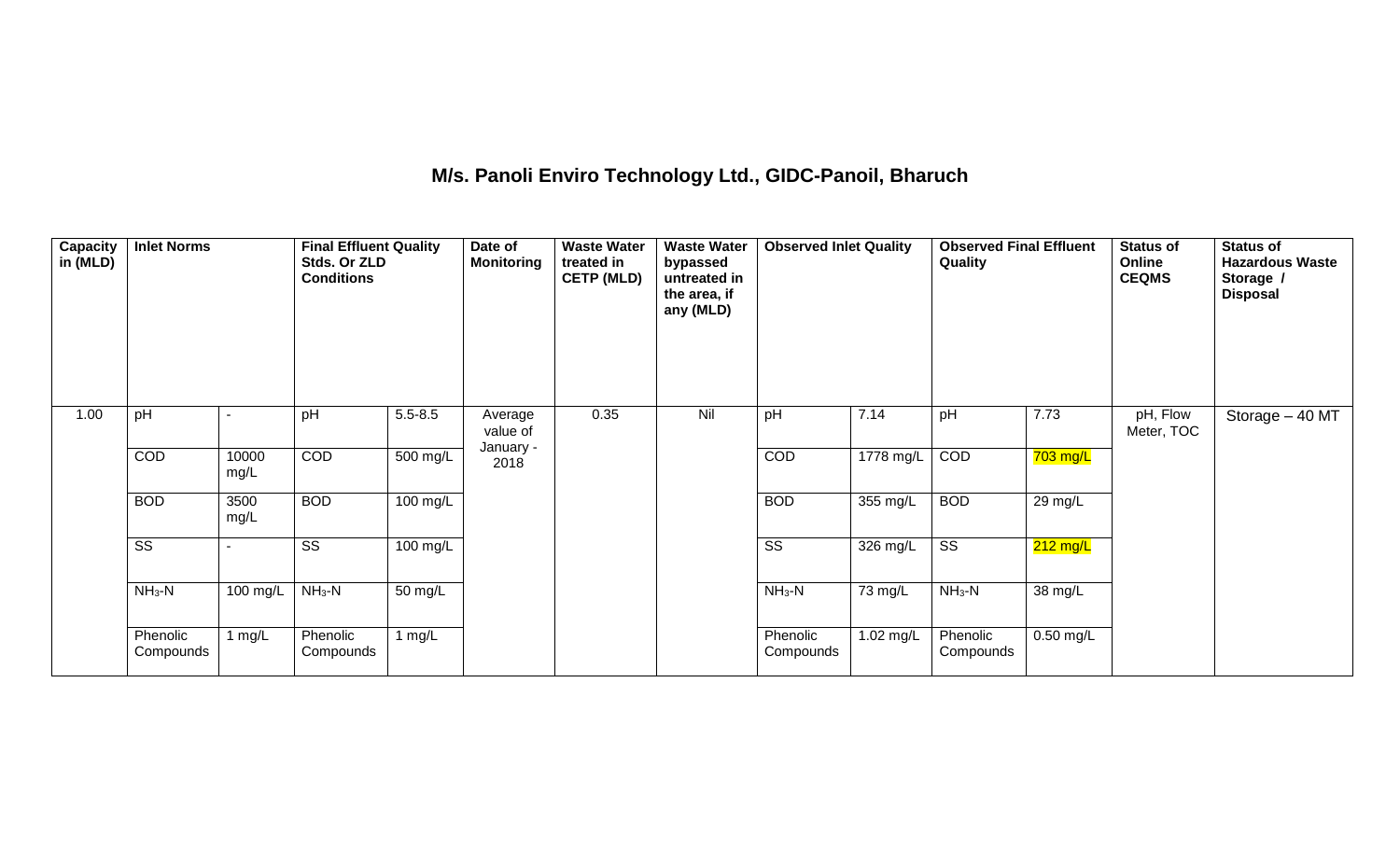#### **M/s. Enviro Technology Ltd., GIDC-Ankleshwar, Bharuch**

| Capacity<br>in (MLD) | <b>Inlet Norms</b>                   |               | <b>Final Effluent Quality</b><br>Stds. Or ZLD<br><b>Conditions</b> |              | Date of<br><b>Monitoring</b>     | <b>Waste Water</b><br>treated in<br><b>CETP (MLD)</b> | <b>Waste Water</b><br>bypassed<br>untreated in<br>the area, if<br>any (MLD) | <b>Observed Inlet Quality</b>        |           | <b>Observed Final Effluent</b><br>Quality |                   | <b>Status of</b><br>Online<br><b>CEQMS</b> | <b>Status of</b><br><b>Hazardous Waste</b><br>Storage /<br><b>Disposal</b> |
|----------------------|--------------------------------------|---------------|--------------------------------------------------------------------|--------------|----------------------------------|-------------------------------------------------------|-----------------------------------------------------------------------------|--------------------------------------|-----------|-------------------------------------------|-------------------|--------------------------------------------|----------------------------------------------------------------------------|
| 1.80                 | pH                                   |               | pH                                                                 | $5.5 - 8.5$  | Average<br>value of<br>January - | 1.10                                                  | Nil                                                                         | pH                                   | $<$ 1     | pH                                        | 7.88              | pH, Flow,<br>COD, BOD,<br>TSS, TOC         | Storage - Nil                                                              |
|                      | COD                                  | 11000<br>mg/L | COD                                                                | 1000<br>mg/L | 2018                             |                                                       |                                                                             | COD                                  | 6589 mg/L | COD                                       | 784 mg/L          |                                            |                                                                            |
|                      | BOD(3)<br>days at<br>$27^{\circ}C$ ) | 3600<br>mg/L  | BOD(3)<br>days at<br>$27^{\circ}C$ )                               | 200 mg/L     |                                  |                                                       |                                                                             | BOD(3)<br>days at<br>$27^{\circ}C$ ) | 527 mg/L  | BOD(3)<br>days at<br>$27^{\circ}C$ )      | $26 \text{ mg/L}$ |                                            |                                                                            |
|                      | $\overline{\text{SS}}$               |               | SS                                                                 | 100 mg/L     |                                  |                                                       |                                                                             | $\overline{\text{ss}}$               |           | $\overline{\text{SS}}$                    | 38 mg/L           |                                            |                                                                            |
|                      | $NH3-N$                              | 100 mg/L      | $NH3-N$                                                            | 50 mg/L      |                                  |                                                       |                                                                             | $NH_3-N$                             | 87 mg/L   | $NH_3-N$                                  | 22 mg/L           |                                            |                                                                            |
|                      | Phenolic<br>Compounds                | 1 mg/L        | Phenolic<br>Compounds                                              | 1 mg/ $L$    |                                  |                                                       |                                                                             | Phenolic<br>Compounds                |           | Phenolic<br>Compounds                     | 0.53 mg/L         |                                            |                                                                            |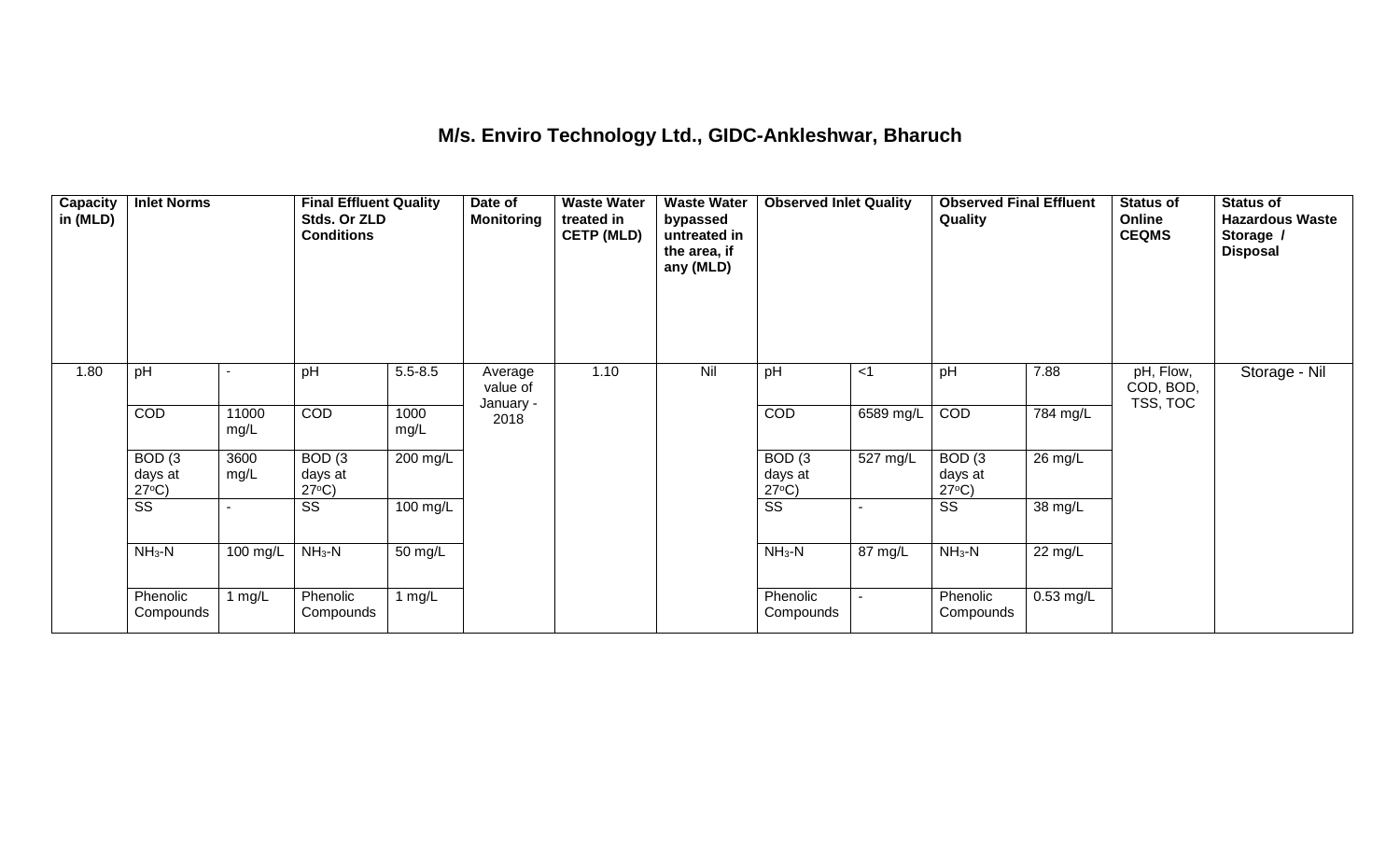#### **M/s. Narmada Clean Tech Ltd., (Bharuch Eco-Aqua Infrastructure Ltd.,)(BEAIL), Ankleshwar**

| Capacity<br>in (MLD) | <b>Inlet Norms</b>     |              | <b>Final Effluent Quality</b><br>Stds. Or ZLD<br><b>Conditions</b> |                       | Date of<br><b>Monitoring</b> | <b>Waste Water</b><br>treated in<br><b>CETP (MLD)</b> | <b>Waste Water</b><br>bypassed<br>untreated in<br>the area, if<br>any (MLD) | <b>Observed Inlet Quality</b> |                    | <b>Observed Final Effluent</b><br>Quality |                      | Status of<br><b>Online</b><br><b>CEQMS</b> | <b>Status of</b><br><b>Hazardous Waste</b><br>Storage /<br><b>Disposal</b> |
|----------------------|------------------------|--------------|--------------------------------------------------------------------|-----------------------|------------------------------|-------------------------------------------------------|-----------------------------------------------------------------------------|-------------------------------|--------------------|-------------------------------------------|----------------------|--------------------------------------------|----------------------------------------------------------------------------|
| 40                   | pH                     | $6.5 - 8.5$  | pH                                                                 | $6-9$                 | Average<br>value of          | 40                                                    | Nil                                                                         | pH                            | 7.60               | pH                                        | 7.79                 | pH, Flow<br>Meter, TOC,<br><b>TSS</b>      | Storage - 250 MT                                                           |
|                      | COD                    | 1000<br>mg/L | COD                                                                | $\overline{500}$ mg/L | January -<br>2018            |                                                       |                                                                             | COD                           | 2535 mg/L          | COD                                       | 937 mg/L             |                                            |                                                                            |
|                      | <b>BOD</b>             | 200 mg/L     | <b>BOD</b>                                                         | 100 mg/L              |                              |                                                       |                                                                             | <b>BOD</b>                    | 757 mg/L           | <b>BOD</b>                                | 52 mg/L              |                                            |                                                                            |
|                      | $\overline{\text{ss}}$ | 150 mg/L     | $\overline{\text{ss}}$                                             | $100 \text{ mg/L}$    |                              |                                                       |                                                                             | $\overline{\text{ss}}$        | $261 \text{ mg/L}$ | $\overline{\text{ss}}$                    | $\overline{97}$ mg/L |                                            |                                                                            |
|                      | $NH3-N$                | 50 mg/L      | $NH3-N$                                                            | 50 mg/L               |                              |                                                       |                                                                             | $NH3-N$                       | 416 mg/L           | $NH_3-N$                                  | $246$ mg/L           |                                            |                                                                            |
|                      | Phenolic<br>Compounds  | $5$ mg/L     | Phenolic<br>Compounds                                              | 5 mg/L                |                              |                                                       |                                                                             | Phenolic<br>Compounds         | 1.87 mg/L          | Phenolic<br>Compounds                     | $0.83$ mg/L          |                                            |                                                                            |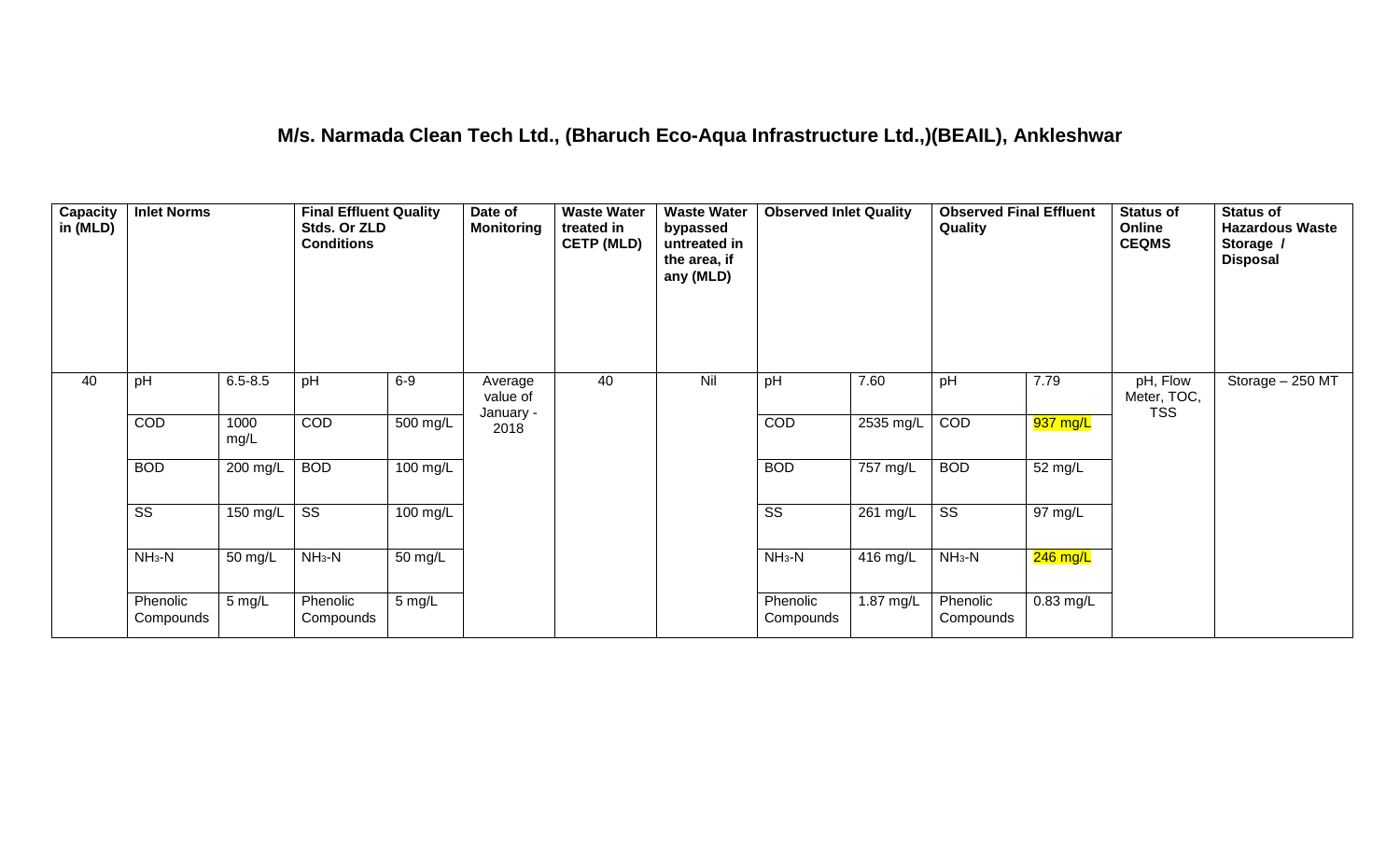## **M/s. Nandesari Industrial Association (CETP), GIDC-Nandesari, Vadodara**

| Capacity<br>in (MLD) | <b>Inlet Norms</b>     |              | <b>Final Effluent Quality</b><br>Stds. Or ZLD<br><b>Conditions</b> |                    | Date of<br><b>Monitoring</b>     | <b>Waste Water</b><br>treated in<br><b>CETP (MLD)</b> | <b>Waste Water</b><br>bypassed<br>untreated in<br>the area, if<br>any (MLD) | <b>Observed Inlet Quality</b> |             | <b>Observed Final Effluent</b><br>Quality |             | <b>Status of</b><br>Online<br><b>CEQMS</b>          | <b>Status of</b><br><b>Hazardous Waste</b><br>Storage /<br><b>Disposal</b> |
|----------------------|------------------------|--------------|--------------------------------------------------------------------|--------------------|----------------------------------|-------------------------------------------------------|-----------------------------------------------------------------------------|-------------------------------|-------------|-------------------------------------------|-------------|-----------------------------------------------------|----------------------------------------------------------------------------|
| 6.80                 | pH                     | 5 to 9       | pH                                                                 | 6.5 to 8.5         | Average<br>value of<br>January - | 4.80                                                  | Nil                                                                         | pH                            | 7.46        | pH                                        | 6.76        | pH, COD,<br>BOD, TSS,<br>NH <sub>3</sub> -N, Color, |                                                                            |
|                      | COD                    | 1500<br>mg/L | COD                                                                | 250 mg/L           | 2018                             |                                                       |                                                                             | COD                           | 1205 mg/L   | COD                                       | 465 mg/L    | TOC,<br>Temperature                                 |                                                                            |
|                      | <b>BOD</b>             | 500 mg/L     | <b>BOD</b>                                                         | 100 mg/L           |                                  |                                                       |                                                                             | <b>BOD</b>                    | 242 mg/L    | <b>BOD</b>                                | 40 mg/L     |                                                     |                                                                            |
|                      | $\overline{\text{SS}}$ | 600 mg/L     | $\overline{\text{ss}}$                                             | $100 \text{ mg/L}$ |                                  |                                                       |                                                                             | $\overline{\text{ss}}$        | 1668 mg/L   | $\overline{\text{ss}}$                    | $126$ mg/L  |                                                     |                                                                            |
|                      | $NH3-N$                | 50 mg/L      | $NH3-N$                                                            | 50 mg/L            |                                  |                                                       |                                                                             | $NH3-N$                       | 235 mg/L    | $NH3-N$                                   | $2$ mg/L    |                                                     |                                                                            |
|                      | Phenolic<br>Compounds  | 5 mg/L       | Phenolic<br>Compounds                                              | 1 $mg/L$           |                                  |                                                       |                                                                             | Phenolic<br>Compounds         | $0.83$ mg/L | Phenolic<br>Compounds                     | $0.40$ mg/L |                                                     |                                                                            |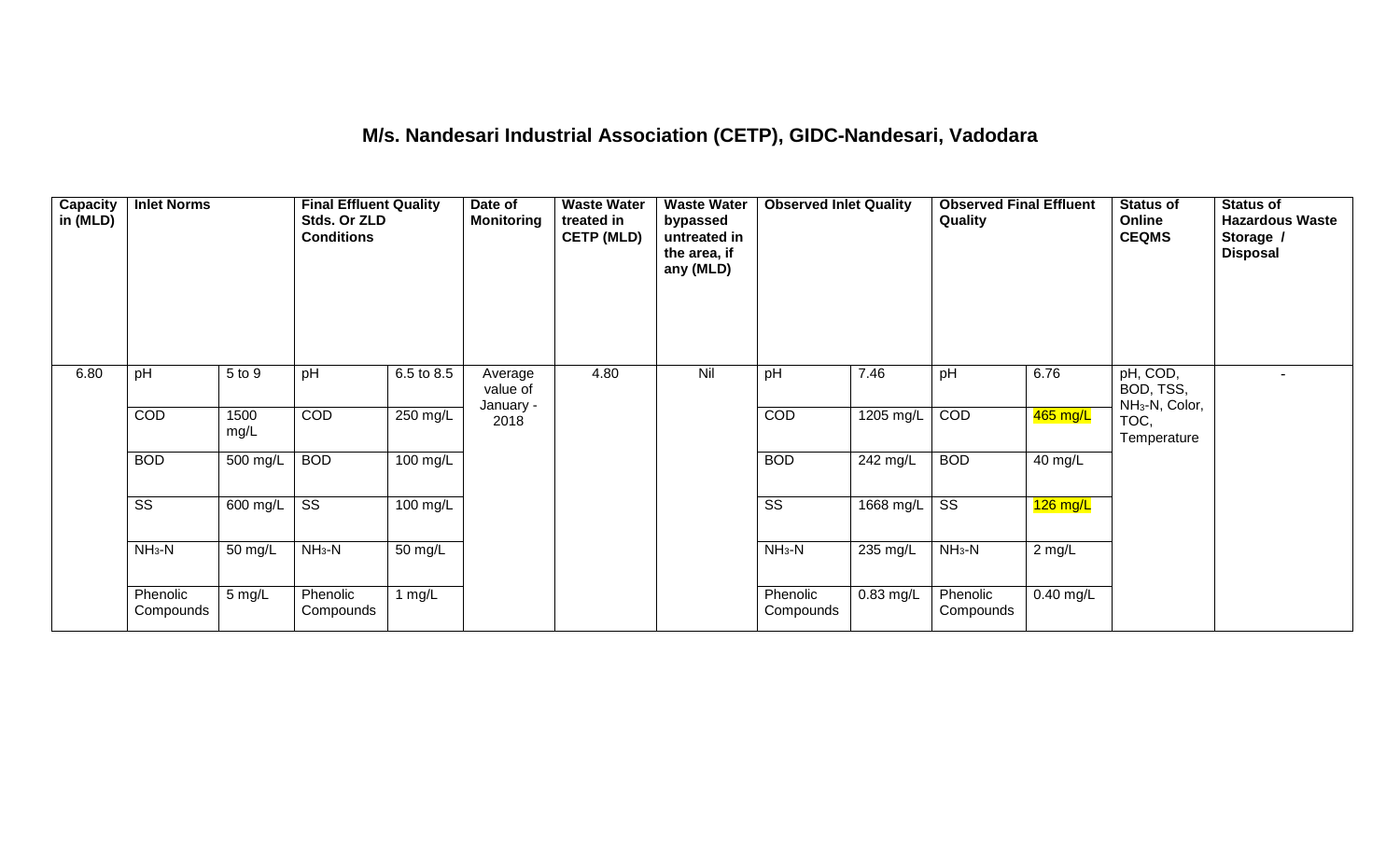### **M/s. Enviro Infrastructure Co. Ltd., Umraya(Padra), Vadodara**

| Capacity<br>in (MLD) | <b>Inlet Norms</b>     |              | <b>Final Effluent Quality</b><br>Stds. Or ZLD<br><b>Conditions</b> |            | Date of<br><b>Monitoring</b>     | <b>Waste Water</b><br>treated in<br><b>CETP (MLD)</b> | <b>Waste Water</b><br>bypassed<br>untreated in<br>the area, if<br>any (MLD) | <b>Observed Inlet Quality</b> |                    | <b>Observed Final Effluent</b><br><b>Quality</b> |             | <b>Status of</b><br>Online<br><b>CEQMS</b> | <b>Status of</b><br><b>Hazardous Waste</b><br>Storage /<br><b>Disposal</b> |
|----------------------|------------------------|--------------|--------------------------------------------------------------------|------------|----------------------------------|-------------------------------------------------------|-----------------------------------------------------------------------------|-------------------------------|--------------------|--------------------------------------------------|-------------|--------------------------------------------|----------------------------------------------------------------------------|
| 4.50                 | pH                     | 5 to 9       | pH                                                                 | 6.5 to 8.5 | Average<br>value of<br>January - | 1.50                                                  | Nil                                                                         | pH                            | 7.18               | pH                                               | 7.85        | pH, Flow<br>Meter, TOC,<br>TSS, Color,     | Disposal - 22 MT                                                           |
|                      | COD                    | 2000<br>mg/L | COD                                                                | $250$ mg/L | 2018                             |                                                       |                                                                             | COD                           | 351 mg/L           | COD                                              | 235 mg/L    | $NH3-N$                                    |                                                                            |
|                      | <b>BOD</b>             | 500 mg/L     | <b>BOD</b>                                                         | 100 mg/L   |                                  |                                                       |                                                                             | <b>BOD</b>                    | $103 \text{ mg/L}$ | <b>BOD</b>                                       | 31 mg/L     |                                            |                                                                            |
|                      | $\overline{\text{ss}}$ | 600 mg/L     | $\overline{\text{ss}}$                                             | $100$ mg/L |                                  |                                                       |                                                                             | $\overline{\text{ss}}$        | 69 mg/L            | $\overline{\text{ss}}$                           | 28 mg/L     |                                            |                                                                            |
|                      | $NH3-N$                | 50 mg/L      | $NH3-N$                                                            | 50 mg/L    |                                  |                                                       |                                                                             | $NH_3-N$                      | 6 mg/L             | $NH3-N$                                          | 10 mg/L     |                                            |                                                                            |
|                      | Phenolic<br>Compounds  | 5 mg/L       | Phenolic<br>Compounds                                              | 1 $mg/L$   |                                  |                                                       |                                                                             | Phenolic<br>Compounds         | 0.21 mg/L          | Phenolic<br>Compounds                            | $0.13$ mg/L |                                            |                                                                            |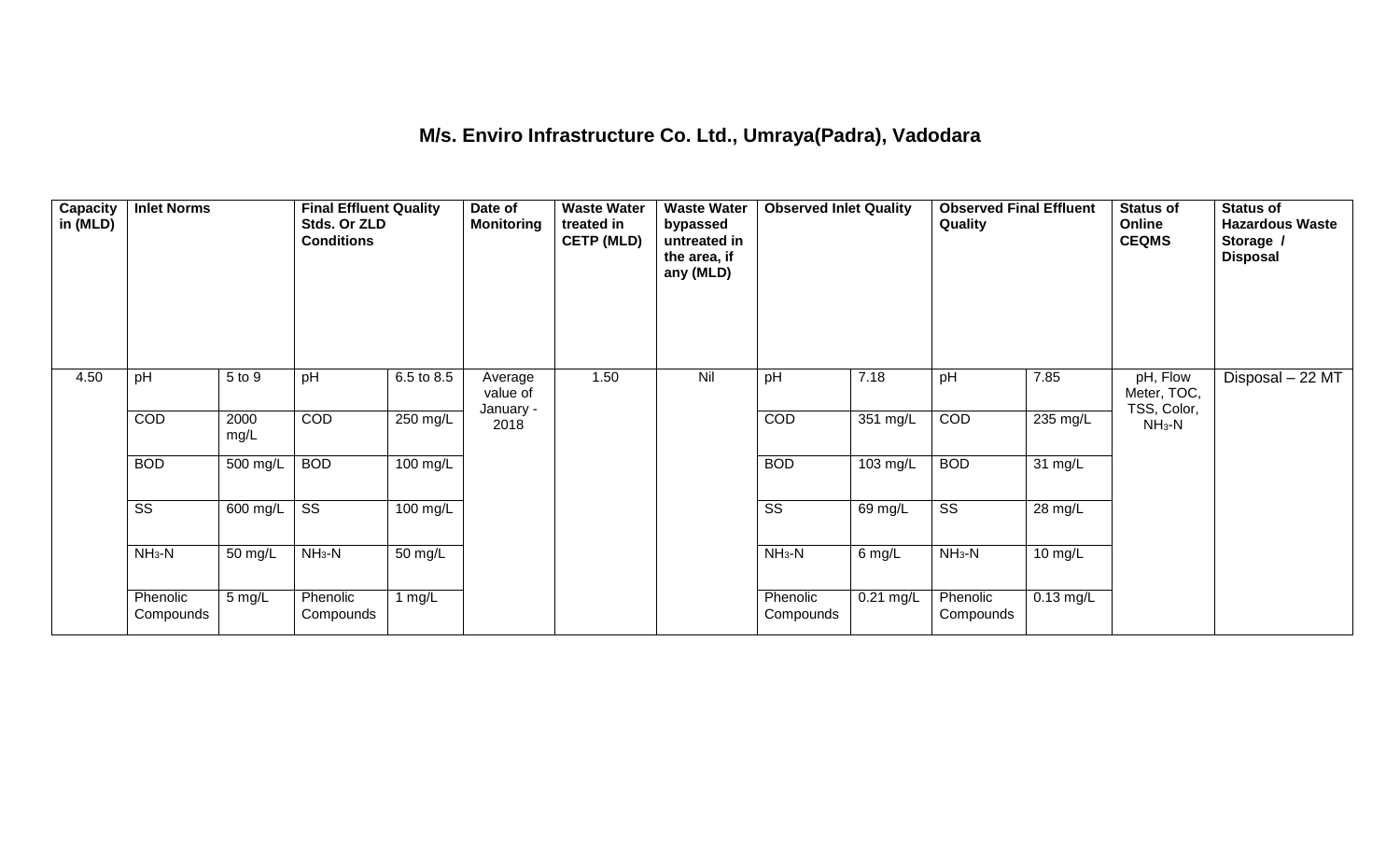### **M/s. Naroda Enviro Project Ltd., Naroda, Ahmedabad**

| <b>Capacity</b><br>in (MLD) | <b>Inlet Norms</b>     |              | <b>Final Effluent Quality</b><br>Stds. Or ZLD<br><b>Conditions</b> |                      | Date of<br><b>Monitoring</b> | <b>Waste Water</b><br>treated in<br><b>CETP (MLD)</b> | <b>Waste Water</b><br>bypassed<br>untreated in<br>the area, if<br>any (MLD) | <b>Observed Inlet Quality</b> |                       | <b>Observed Final Effluent</b><br>Quality |             | <b>Status of</b><br>Online<br><b>CEQMS</b> | <b>Status of</b><br><b>Hazardous Waste</b><br>Storage /<br><b>Disposal</b> |
|-----------------------------|------------------------|--------------|--------------------------------------------------------------------|----------------------|------------------------------|-------------------------------------------------------|-----------------------------------------------------------------------------|-------------------------------|-----------------------|-------------------------------------------|-------------|--------------------------------------------|----------------------------------------------------------------------------|
| 3.00                        | pH                     | $6.5 - 8.5$  | pH                                                                 | $6.5 - 8.5$          | Average<br>value of          | 3.00                                                  | Nil                                                                         | pH                            | 7.57                  | pH                                        | 8.02        | $\sim$                                     | Storage - 3000 MT                                                          |
|                             | COD                    | 2000<br>mg/L | COD                                                                | 250 mg/L             | January -<br>2018            |                                                       |                                                                             | COD                           | 4902 mg/L             | COD                                       | $1214$ mg/L |                                            |                                                                            |
|                             | <b>BOD</b>             | 700 mg/L     | <b>BOD</b>                                                         | $\overline{30}$ mg/L |                              |                                                       |                                                                             | <b>BOD</b>                    | $\overline{648}$ mg/L | <b>BOD</b>                                | $232$ mg/L  |                                            |                                                                            |
|                             | $\overline{\text{SS}}$ | 300 mg/L     | $\overline{\text{ss}}$                                             | $100$ mg/L           |                              |                                                       |                                                                             | $\overline{\text{ss}}$        | $1116$ mg/L           | $\overline{\text{ss}}$                    | $194$ mg/L  |                                            |                                                                            |
|                             | $NH3-N$                | 50 mg/L      | $NH3-N$                                                            | 50 mg/L              |                              |                                                       |                                                                             | $NH3-N$                       | $176$ mg/L            | $NH3-N$                                   | 40 mg/L     |                                            |                                                                            |
|                             | Phenolic<br>Compounds  | 1 $mg/L$     | Phenolic<br>Compounds                                              | 1 $mg/L$             |                              |                                                       |                                                                             | Phenolic<br>Compounds         | 9.50 mg/L             | Phenolic<br>Compounds                     | <b>BDL</b>  |                                            |                                                                            |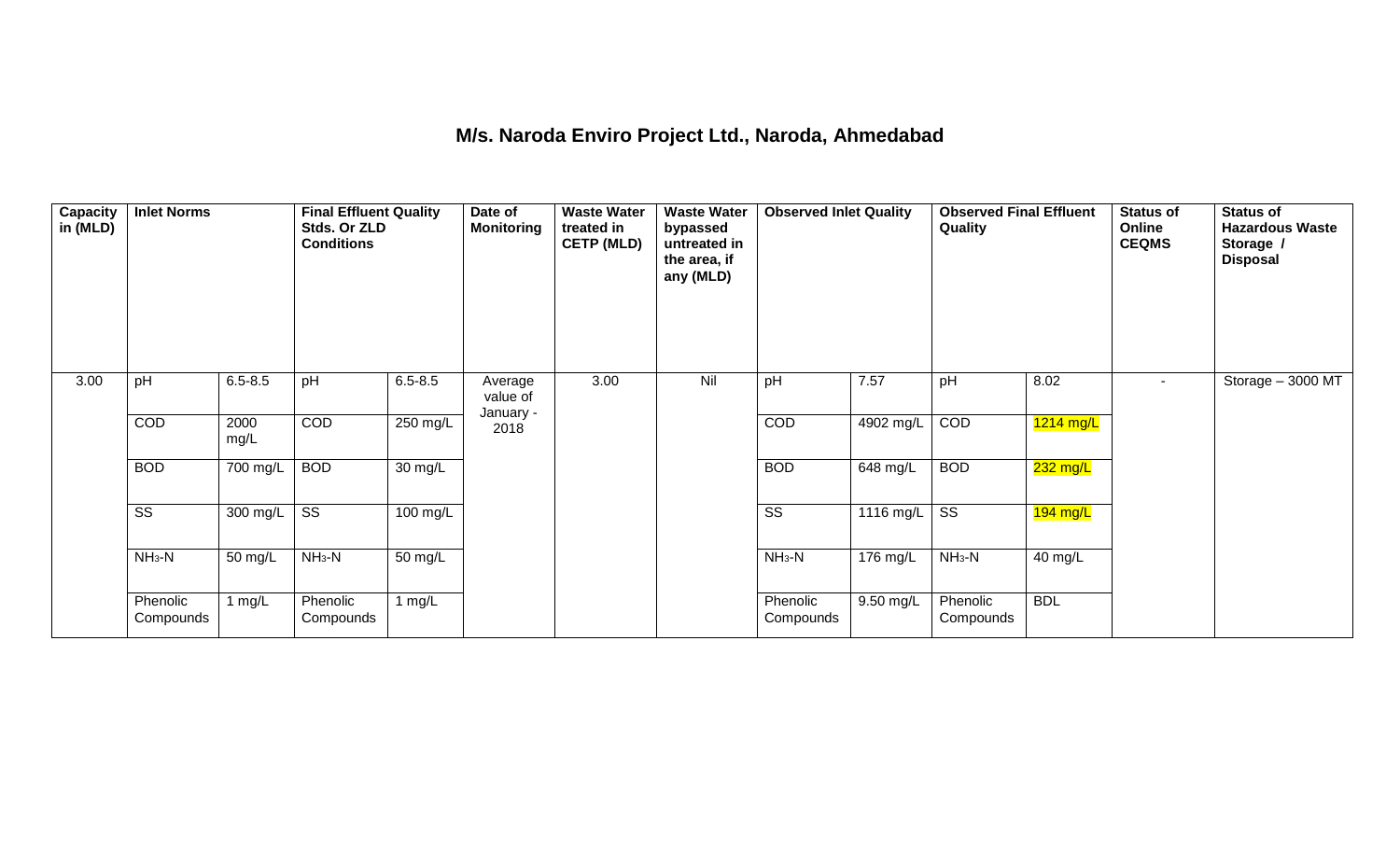### **M/s. The Green Environment Services Co. Op. Society Ltd, Vatva, Ahmedabad**

| Capacity<br>in (MLD) | <b>Inlet Norms</b>     |              | <b>Final Effluent Quality</b><br>Stds. Or ZLD<br><b>Conditions</b> |                    | Date of<br><b>Monitoring</b> | <b>Waste Water</b><br>treated in<br><b>CETP (MLD)</b> | <b>Waste Water</b><br>bypassed<br>untreated in<br>the area, if<br>any (MLD) | <b>Observed Inlet Quality</b> |             | <b>Observed Final Effluent</b><br>Quality |             | <b>Status of</b><br>Online<br><b>CEQMS</b> | <b>Status of</b><br><b>Hazardous Waste</b><br>Storage /<br><b>Disposal</b> |
|----------------------|------------------------|--------------|--------------------------------------------------------------------|--------------------|------------------------------|-------------------------------------------------------|-----------------------------------------------------------------------------|-------------------------------|-------------|-------------------------------------------|-------------|--------------------------------------------|----------------------------------------------------------------------------|
| 16                   | pH                     | $6.5 - 8.5$  | pH                                                                 | $6.5 - 8.5$        | Average<br>value of          | 20                                                    | Nil                                                                         | pH                            | 7.68        | pH                                        | 7.36        | pH, Flow<br>Meter, TOC,<br>COD, BOD,       |                                                                            |
|                      | COD                    | 2000<br>mg/L | COD                                                                | $250$ mg/L         | January -<br>2018            |                                                       |                                                                             | COD                           | $1440$ mg/L | COD                                       | 790 mg/L    | <b>TSS</b>                                 |                                                                            |
|                      | <b>BOD</b>             | 700 mg/L     | <b>BOD</b>                                                         | 30 mg/L            |                              |                                                       |                                                                             | <b>BOD</b>                    | $279$ mg/L  | <b>BOD</b>                                | 69 mg/L     |                                            |                                                                            |
|                      | $\overline{\text{ss}}$ | 300 mg/L     | $\overline{\text{ss}}$                                             | $100 \text{ mg/L}$ |                              |                                                       |                                                                             | $\overline{\text{ss}}$        | $247$ mg/L  | $\overline{\text{ss}}$                    | 94 mg/L     |                                            |                                                                            |
|                      | $NH3-N$                | 50 mg/L      | $NH_3-N$                                                           | 50 mg/L            |                              |                                                       |                                                                             | $NH_3-N$                      | 72 mg/L     | $NH3-N$                                   | 58 mg/L     |                                            |                                                                            |
|                      | Phenolic<br>Compounds  | 1 $mg/L$     | Phenolic<br>Compounds                                              | 1 $mg/L$           |                              |                                                       |                                                                             | Phenolic<br>Compounds         | <b>BDL</b>  | Phenolic<br>Compounds                     | $0.15$ mg/L |                                            |                                                                            |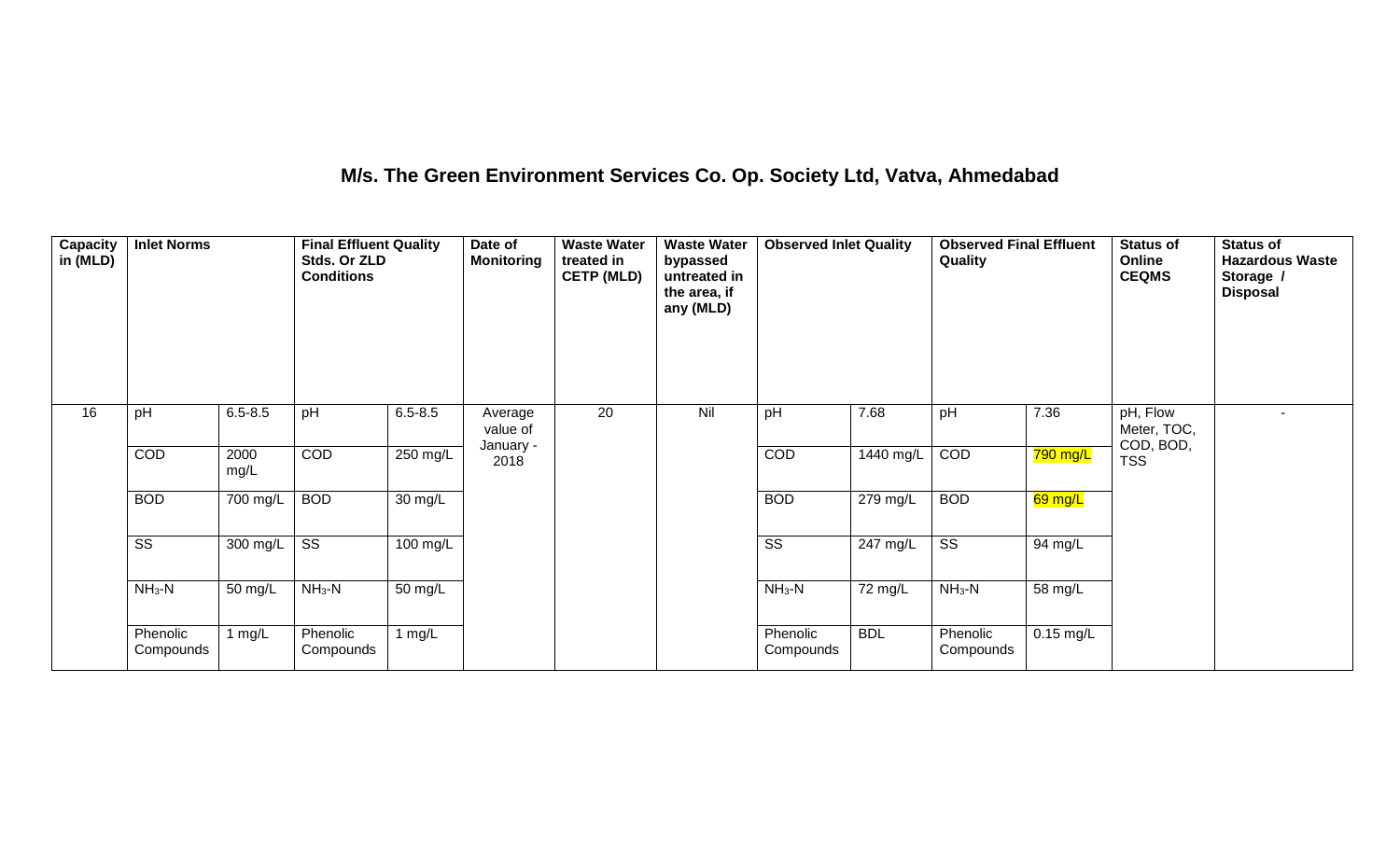### **M/s. Odhav Enviro Project Ltd., Odhav, Ahmedabad**

| <b>Capacity</b><br>in (MLD) | <b>Inlet Norms</b>     |              | <b>Final Effluent Quality</b><br>Stds. Or ZLD<br><b>Conditions</b> |                      | Date of<br><b>Monitoring</b> | <b>Waste Water</b><br>treated in<br><b>CETP (MLD)</b> | <b>Waste Water</b><br>bypassed<br>untreated in<br>the area, if<br>any (MLD) | <b>Observed Inlet Quality</b> | <b>Observed Final Effluent</b><br>Quality |                    | <b>Status of</b><br>Online<br><b>CEQMS</b>   | <b>Status of</b><br><b>Hazardous Waste</b><br>Storage /<br><b>Disposal</b> |
|-----------------------------|------------------------|--------------|--------------------------------------------------------------------|----------------------|------------------------------|-------------------------------------------------------|-----------------------------------------------------------------------------|-------------------------------|-------------------------------------------|--------------------|----------------------------------------------|----------------------------------------------------------------------------|
| 1.6                         | pH                     | $6.5 - 8.5$  | pH                                                                 | $6.5 - 8.5$          | Average<br>value of          | 1.00                                                  | Nil                                                                         | pH                            | pH                                        | 8.30               | Flow meter at<br>inlet & outlet,<br>COD, pH, | Storage $-90$ MT                                                           |
|                             | COD                    | 2000<br>mg/L | COD                                                                | 250 mg/L             | January -<br>2018            |                                                       |                                                                             | COD                           | COD                                       | $187 \text{ mg/L}$ | TSS, BOD                                     |                                                                            |
|                             | <b>BOD</b>             | 700 mg/L     | <b>BOD</b>                                                         | $\overline{30}$ mg/L |                              |                                                       |                                                                             | <b>BOD</b>                    | <b>BOD</b>                                | 48 mg/L            |                                              |                                                                            |
|                             | $\overline{\text{ss}}$ | 300 mg/L     | $\overline{\text{SS}}$                                             | 100 mg/L             |                              |                                                       |                                                                             | $\overline{\text{SS}}$        | $\overline{\text{SS}}$                    | 32 mg/L            |                                              |                                                                            |
|                             | $NH3-N$                | 50 mg/L      | $NH3-N$                                                            | 50 mg/L              |                              |                                                       |                                                                             | $NH_3-N$                      | $NH3-N$                                   | $24 \text{ mg/L}$  |                                              |                                                                            |
|                             | Phenolic<br>Compounds  | 1 $mg/L$     | Phenolic<br>Compounds                                              | 1 $mg/L$             |                              |                                                       |                                                                             | Phenolic<br>Compounds         | Phenolic<br>Compounds                     | <b>BDL</b>         |                                              |                                                                            |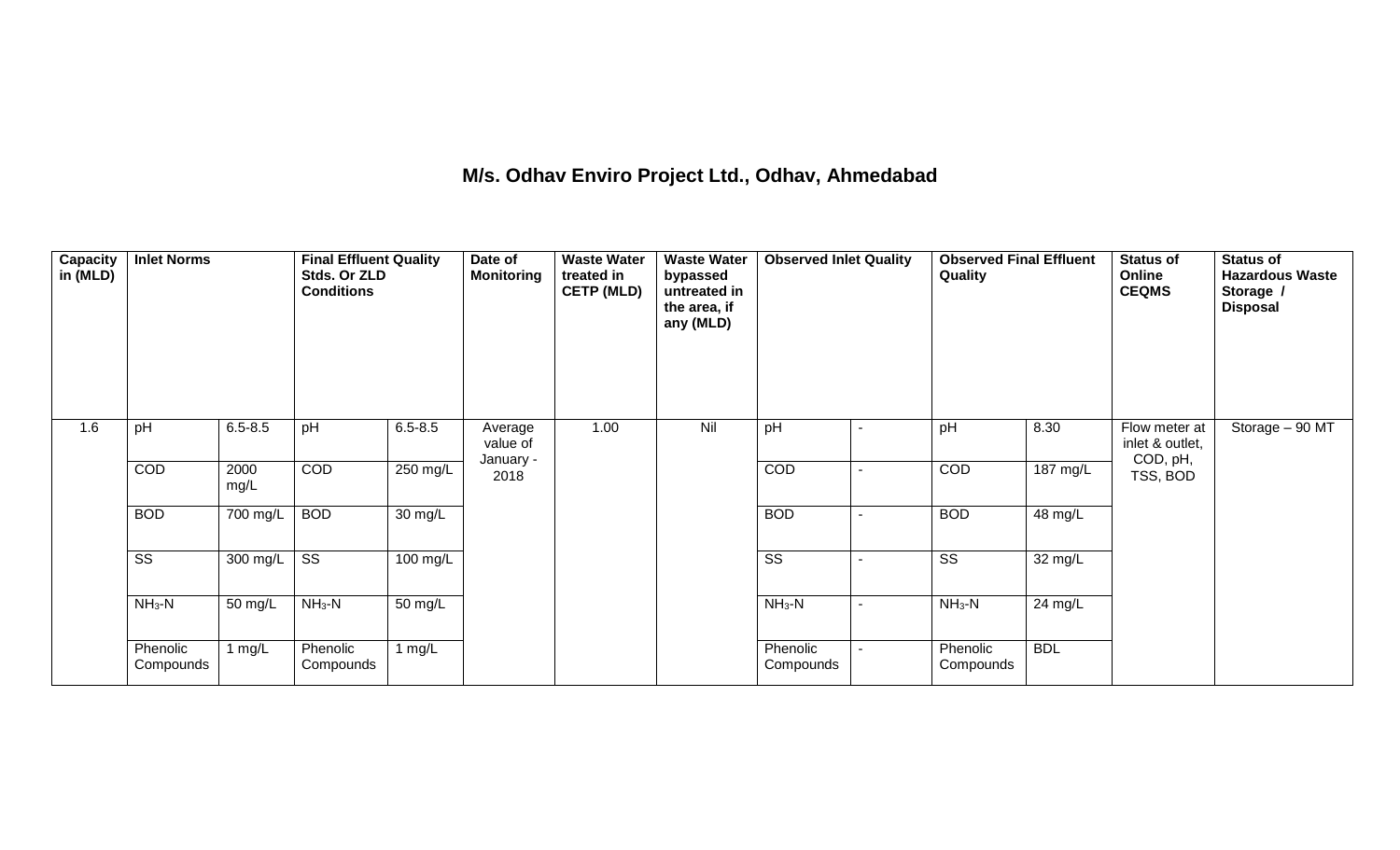#### **M/s. Odhav Green Enviro Project Association, Odhav, Ahmedabad**

| Capacity<br>in (MLD) | <b>Inlet Norms</b>     |             | <b>Final Effluent Quality</b><br>Stds. Or ZLD<br><b>Conditions</b> |             | Date of<br><b>Monitoring</b>     | <b>Waste Water</b><br>treated in<br><b>CETP (MLD)</b> | <b>Waste Water</b><br>bypassed<br>untreated in<br>the area, if<br>any (MLD) | <b>Observed Inlet Quality</b> |                          | <b>Observed Final Effluent</b><br>Quality |                      | <b>Status of</b><br>Online<br><b>CEQMS</b> | <b>Status of</b><br><b>Hazardous Waste</b><br>Storage /<br><b>Disposal</b> |
|----------------------|------------------------|-------------|--------------------------------------------------------------------|-------------|----------------------------------|-------------------------------------------------------|-----------------------------------------------------------------------------|-------------------------------|--------------------------|-------------------------------------------|----------------------|--------------------------------------------|----------------------------------------------------------------------------|
| 1.00                 | pH                     | $6.5 - 8.5$ | pH                                                                 | $6.5 - 8.5$ | Average<br>value of<br>January - | 0.60                                                  | Nil                                                                         | pH                            | $\overline{\phantom{a}}$ | pH                                        | 7.90                 |                                            | $\blacksquare$                                                             |
|                      | COD                    | 750 mg/L    | COD                                                                | 250 mg/L    | 2018                             |                                                       |                                                                             | COD                           | $\blacksquare$           | COD                                       | 280 mg/L             |                                            |                                                                            |
|                      | <b>BOD</b>             | 250 mg/L    | <b>BOD</b>                                                         | 30 mg/L     |                                  |                                                       |                                                                             | <b>BOD</b>                    | $\blacksquare$           | <b>BOD</b>                                | 84 mg/L              |                                            |                                                                            |
|                      | $\overline{\text{ss}}$ | 300 mg/L    | $\overline{\text{ss}}$                                             | 100 mg/L    |                                  |                                                       |                                                                             | $\overline{\text{ss}}$        | $\blacksquare$           | $\overline{\text{SS}}$                    | 46 mg/L              |                                            |                                                                            |
|                      | $NH3-N$                | 50 mg/L     | $NH3-N$                                                            | 50 mg/L     |                                  |                                                       |                                                                             | $NH_3-N$                      | $\blacksquare$           | $NH_3-N$                                  | $\overline{17}$ mg/L |                                            |                                                                            |
|                      | Phenolic<br>Compounds  | I mg/L      | Phenolic<br>Compounds                                              | 1 $mg/L$    |                                  |                                                       |                                                                             | Phenolic<br>Compounds         |                          | Phenolic<br>Compounds                     | <b>BDL</b>           |                                            |                                                                            |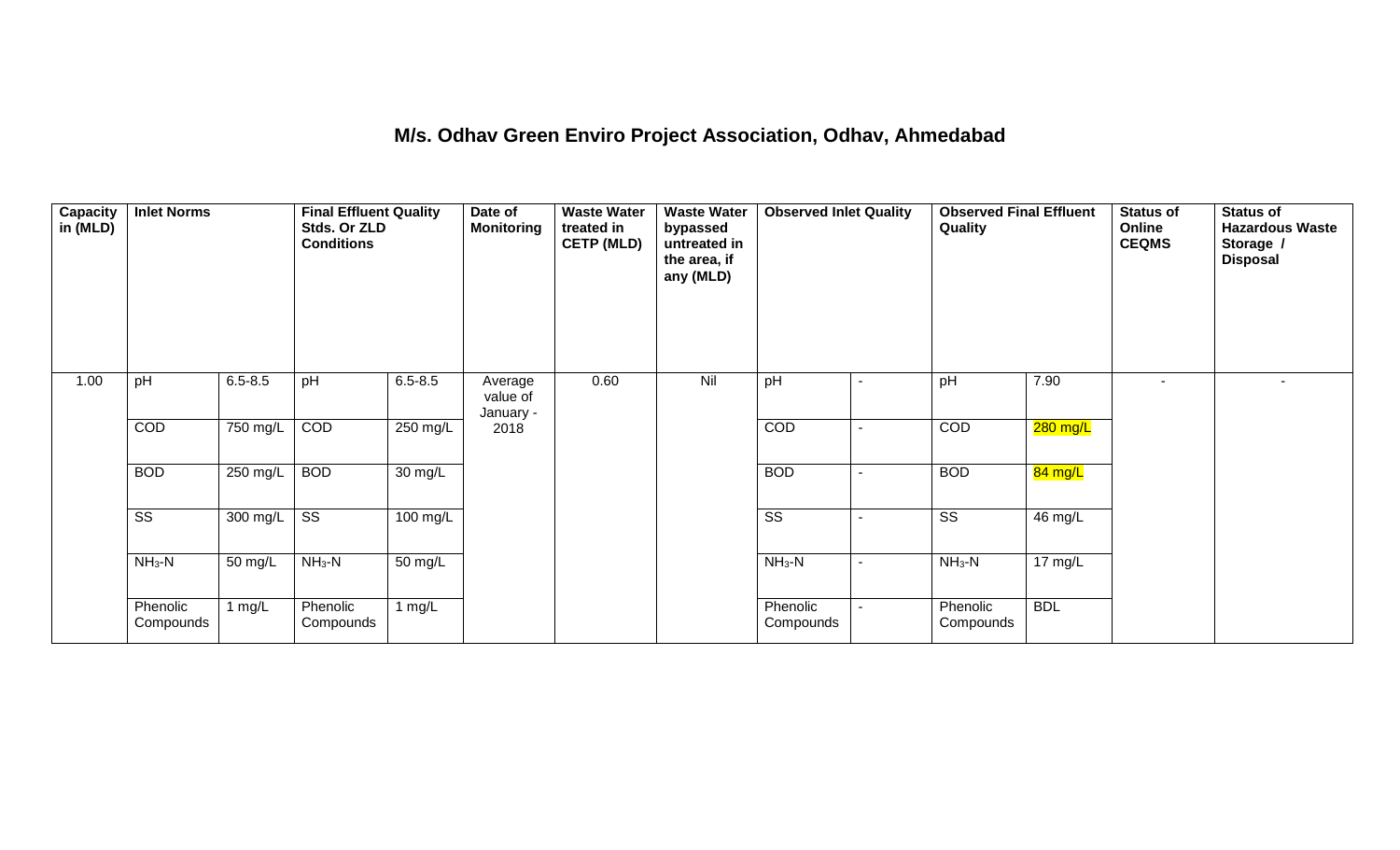#### **M/s. Narol Dyestuff Enviro Society., Narol, Ahmedabad**

| Capacity<br>in (MLD) | <b>Inlet Norms</b>     |              | <b>Final Effluent Quality</b><br>Stds. Or ZLD<br><b>Conditions</b> |             | Date of<br><b>Monitoring</b>     | <b>Waste Water</b><br>treated in<br><b>CETP (MLD)</b> | <b>Waste Water</b><br>bypassed<br>untreated in<br>the area, if<br>any (MLD) | <b>Observed Inlet Quality</b> |                          | <b>Observed Final Effluent</b><br>Quality |             | <b>Status of</b><br>Online<br><b>CEQMS</b> | <b>Status of</b><br><b>Hazardous Waste</b><br>Storage /<br><b>Disposal</b> |
|----------------------|------------------------|--------------|--------------------------------------------------------------------|-------------|----------------------------------|-------------------------------------------------------|-----------------------------------------------------------------------------|-------------------------------|--------------------------|-------------------------------------------|-------------|--------------------------------------------|----------------------------------------------------------------------------|
| 0.10                 | pH                     | $6.5 - 8.5$  | pH                                                                 | $6.5 - 8.5$ | Average<br>value of<br>January - | 0.015                                                 | Nil                                                                         | pH                            | $\blacksquare$           | pH                                        | 7.92        | $\sim$                                     | Storage - 15 MT                                                            |
|                      | COD                    | 1500<br>mg/L | COD                                                                | $250$ mg/L  | 2018                             |                                                       |                                                                             | COD                           | $\overline{\phantom{0}}$ | COD                                       | 213 mg/L    |                                            |                                                                            |
|                      | <b>BOD</b>             | 500 mg/L     | <b>BOD</b>                                                         | 30 mg/L     |                                  |                                                       |                                                                             | <b>BOD</b>                    | $\blacksquare$           | <b>BOD</b>                                | 40 mg/L     |                                            |                                                                            |
|                      | $\overline{\text{ss}}$ | 300 mg/L     | $\overline{\text{ss}}$                                             | 100 mg/L    |                                  |                                                       |                                                                             | $\overline{\text{ss}}$        | $\blacksquare$           | $\overline{\text{ss}}$                    | $310$ mg/L  |                                            |                                                                            |
|                      | $NH3-N$                | 50 mg/L      | $NH3-N$                                                            | 50 mg/L     |                                  |                                                       |                                                                             | $NH3-N$                       | -                        | $NH3-N$                                   | 8 mg/L      |                                            |                                                                            |
|                      | Phenolic<br>Compounds  | 1 $mg/L$     | Phenolic<br>Compounds                                              | 1 $mg/L$    |                                  |                                                       |                                                                             | Phenolic<br>Compounds         |                          | Phenolic<br>Compounds                     | $0.12$ mg/L |                                            |                                                                            |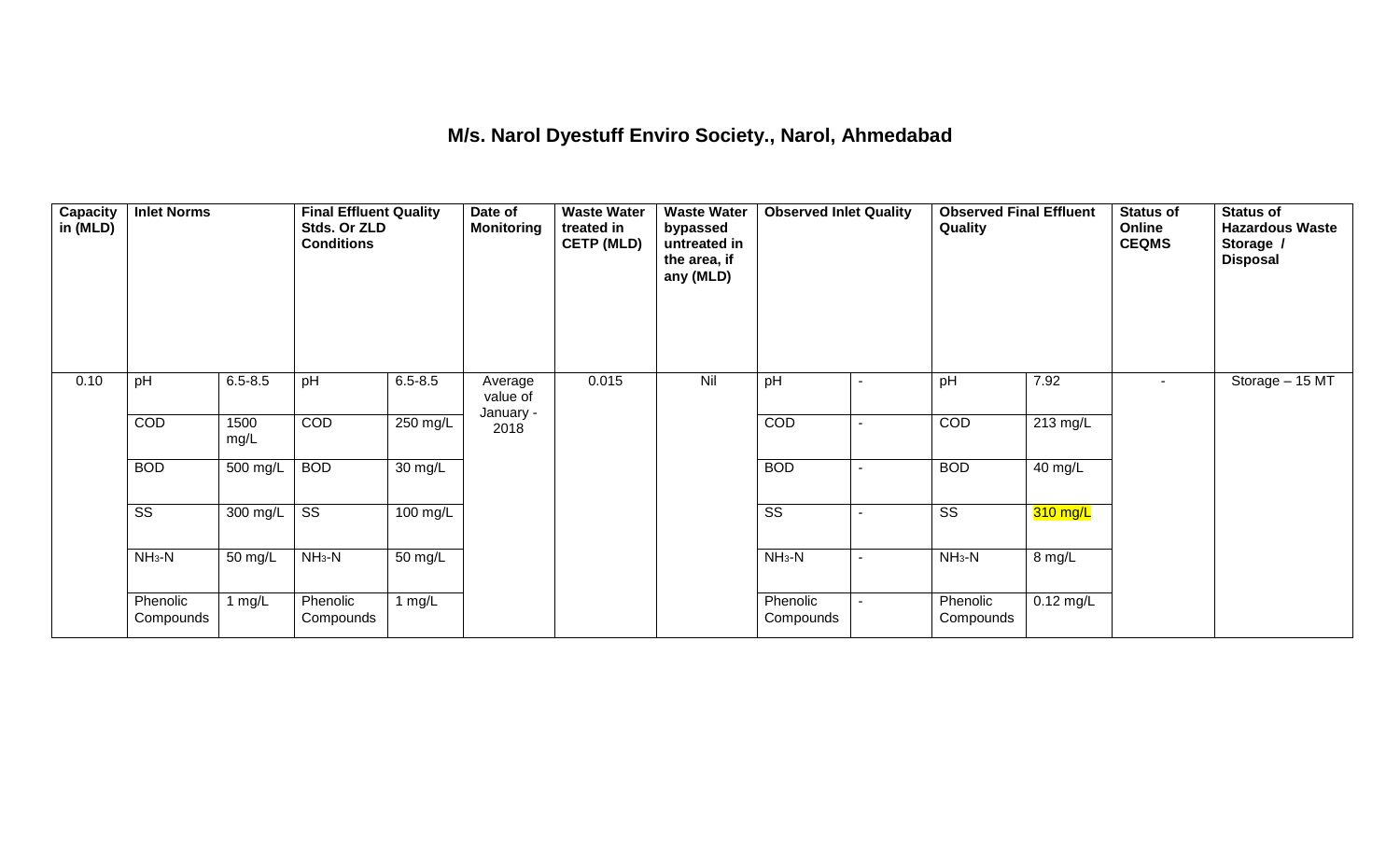# **M/s. Gujarat Vepari Maha Mandal Sahkari Udhyogik Vasahat Ltd, Ahmedabad**

| <b>Capacity</b><br>in (MLD) | <b>Inlet Norms</b>     |              | <b>Final Effluent Quality</b><br>Stds. Or ZLD<br><b>Conditions</b> |                      | Date of<br><b>Monitoring</b> | <b>Waste Water</b><br>treated in<br><b>CETP (MLD)</b> | <b>Waste Water</b><br>bypassed<br>untreated in<br>the area, if<br>any (MLD) | <b>Observed Inlet Quality</b> | <b>Observed Final Effluent</b><br>Quality |            | <b>Status of</b><br>Online<br><b>CEQMS</b> | <b>Status of</b><br><b>Hazardous Waste</b><br>Storage /<br><b>Disposal</b> |
|-----------------------------|------------------------|--------------|--------------------------------------------------------------------|----------------------|------------------------------|-------------------------------------------------------|-----------------------------------------------------------------------------|-------------------------------|-------------------------------------------|------------|--------------------------------------------|----------------------------------------------------------------------------|
| 1.00                        | pH                     | $6.5 - 8.5$  | pH                                                                 | $6.5 - 8.5$          | Average<br>value of          | 0.60                                                  | Nil                                                                         | pH                            | pH                                        | 7.07       | Flow Meter                                 |                                                                            |
|                             | COD                    | 2000<br>mg/L | COD                                                                | $250$ mg/L           | January -<br>2018            |                                                       |                                                                             | COD                           | COD                                       | 94 mg/L    |                                            |                                                                            |
|                             | <b>BOD</b>             | 700 mg/L     | <b>BOD</b>                                                         | $\overline{30}$ mg/L |                              |                                                       |                                                                             | <b>BOD</b>                    | <b>BOD</b>                                | 33 mg/L    |                                            |                                                                            |
|                             | $\overline{\text{ss}}$ | 300 mg/L     | $\overline{\text{ss}}$                                             | 100 mg/L             |                              |                                                       |                                                                             | $\overline{\text{ss}}$        | $\overline{\text{SS}}$                    | 40 mg/L    |                                            |                                                                            |
|                             | $NH3-N$                | 50 mg/L      | $NH3-N$                                                            | 50 mg/L              |                              |                                                       |                                                                             | $NH3-N$                       | $NH3-N$                                   | 76 mg/L    |                                            |                                                                            |
|                             | Phenolic<br>Compounds  | mgl          | Phenolic<br>Compounds                                              | 1 $mg/L$             |                              |                                                       |                                                                             | Phenolic<br>Compounds         | Phenolic<br>Compounds                     | <b>BDL</b> |                                            |                                                                            |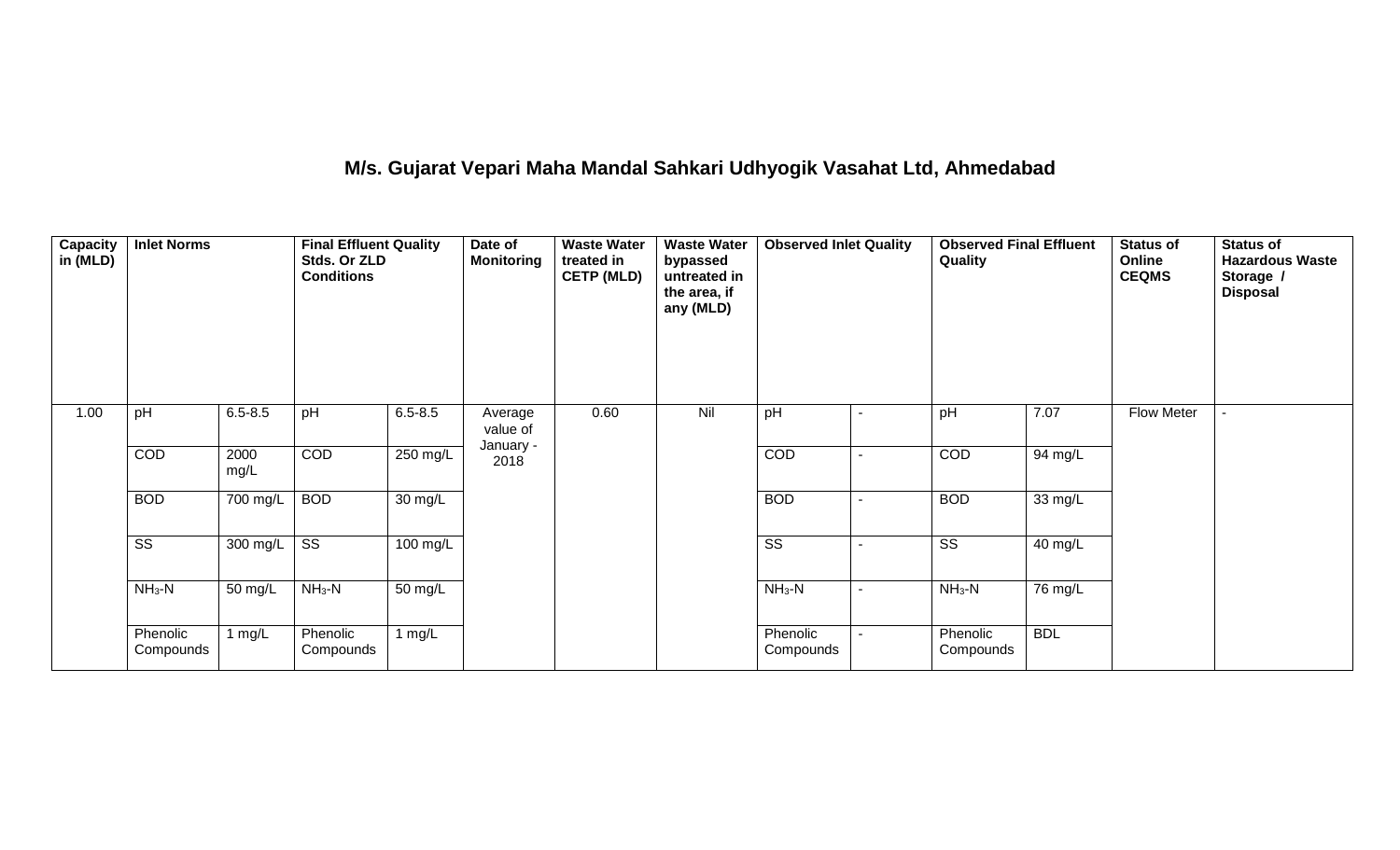### **M/s. Kalol GIDC Industries Association, Kadi, Gandhinagar**

| <b>Capacity</b><br>in (MLD) | <b>Inlet Norms</b>    |                       | <b>Final Effluent Quality</b><br>Stds. Or ZLD<br><b>Conditions</b> |                      | Date of<br><b>Monitoring</b> | <b>Waste Water</b><br>treated in<br><b>CETP (MLD)</b> | <b>Waste Water</b><br>bypassed<br>untreated in<br>the area, if<br>any (MLD) | <b>Observed Inlet Quality</b> |                          | <b>Observed Final Effluent</b><br>Quality |             | <b>Status of</b><br>Online<br><b>CEQMS</b> | <b>Status of</b><br><b>Hazardous Waste</b><br>Storage /<br><b>Disposal</b> |
|-----------------------------|-----------------------|-----------------------|--------------------------------------------------------------------|----------------------|------------------------------|-------------------------------------------------------|-----------------------------------------------------------------------------|-------------------------------|--------------------------|-------------------------------------------|-------------|--------------------------------------------|----------------------------------------------------------------------------|
| 0.40                        | pH                    | $6.5 \text{ to } 8.5$ | pH                                                                 | 6.5 to 8.5           | Average<br>value of          | 0.35                                                  | Nil                                                                         | pH                            |                          | pH                                        | 7.80        | $\sim$                                     | Storage - 10 MT                                                            |
|                             | COD                   | 2000<br>mg/L          | COD                                                                | $250$ mg/L           | January -<br>2018            |                                                       |                                                                             | COD                           | $\overline{\phantom{a}}$ | COD                                       | $1050$ mg/L |                                            | Disposal - 32 MT                                                           |
|                             | <b>BOD</b>            | 700 mg/L              | <b>BOD</b>                                                         | $100$ mg/L           |                              |                                                       |                                                                             | <b>BOD</b>                    |                          | <b>BOD</b>                                | $250$ mg/L  |                                            |                                                                            |
|                             | SS                    |                       | SS                                                                 | 100 mg/L             |                              |                                                       |                                                                             | SS                            |                          | SS                                        | 308 mg/L    |                                            |                                                                            |
|                             | $NH3-N$               | 50 mg/L               | $NH3-N$                                                            | $\overline{50}$ mg/L |                              |                                                       |                                                                             | $NH3-N$                       |                          | $NH3-N$                                   | 75 mg/L     |                                            |                                                                            |
|                             | Phenolic<br>Compounds |                       | Phenolic<br>Compounds                                              | 1 $mg/L$             |                              |                                                       |                                                                             | Phenolic<br>Compounds         | $\blacksquare$           | Phenolic<br>Compounds                     | <b>BDL</b>  |                                            |                                                                            |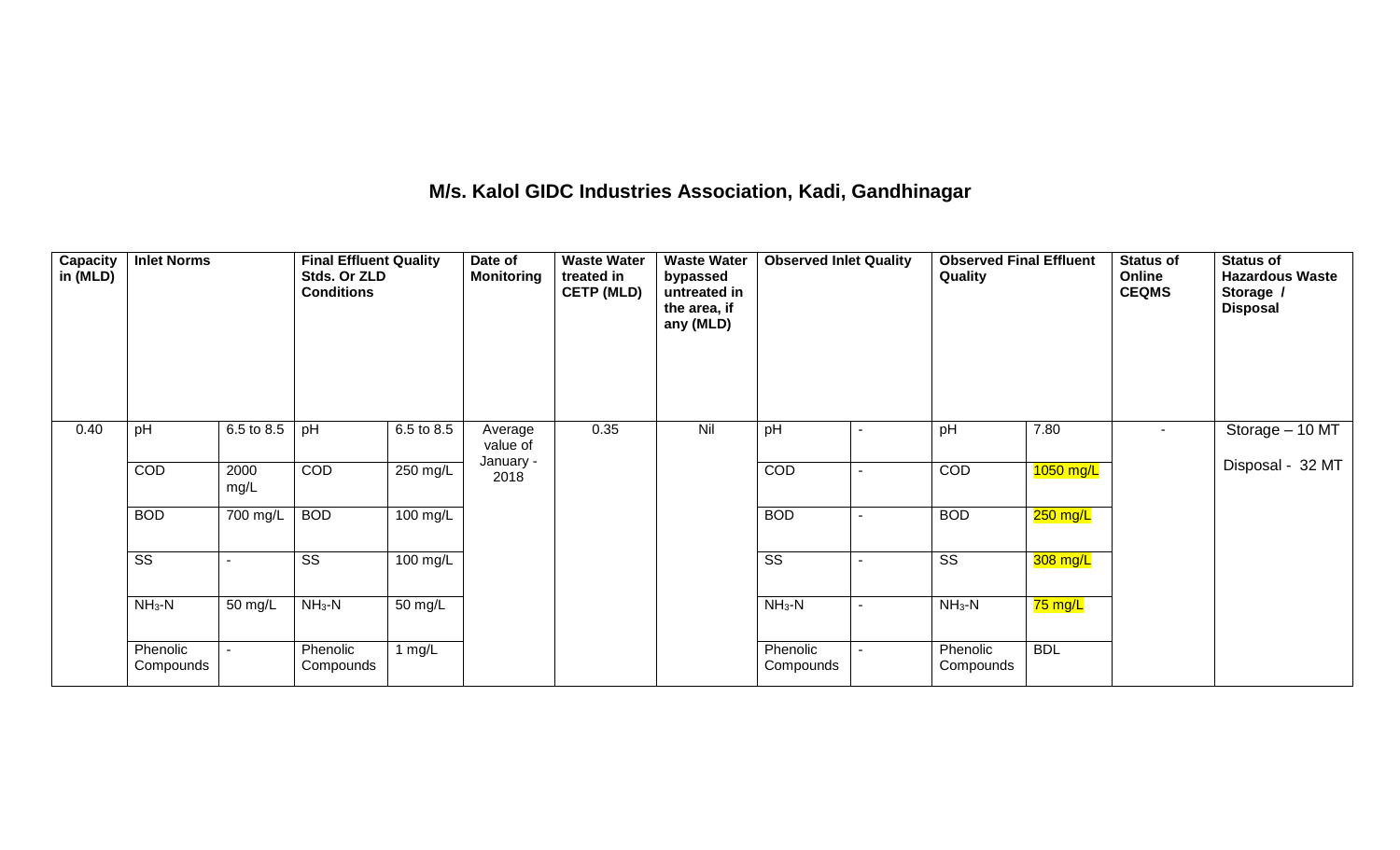### **M/s. Zydus Infrastructure Pvt. Ltd, Changodar, Ahmedabad**

| <b>Capacity</b><br>in (MLD) | <b>Inlet Norms</b>                   |                       | <b>Final Effluent Quality</b><br>Stds. Or ZLD<br><b>Conditions</b> |                                | Date of<br><b>Monitoring</b> | <b>Waste Water</b><br>treated in<br><b>CETP (MLD)</b> | <b>Waste Water</b><br>bypassed<br>untreated in<br>the area, if<br>any (MLD) | <b>Observed Inlet Quality</b>        |                          | <b>Observed Final Effluent</b><br>Quality |            | Status of<br>Online<br><b>CEQMS</b> | <b>Status of</b><br><b>Hazardous Waste</b><br>Storage /<br><b>Disposal</b> |
|-----------------------------|--------------------------------------|-----------------------|--------------------------------------------------------------------|--------------------------------|------------------------------|-------------------------------------------------------|-----------------------------------------------------------------------------|--------------------------------------|--------------------------|-------------------------------------------|------------|-------------------------------------|----------------------------------------------------------------------------|
| 1.5                         | pH                                   | $6 - 8$               | pH                                                                 | No outlet<br>norms             | Average<br>value of          | 1.3                                                   | Nil                                                                         | pH                                   | $\blacksquare$           | pH                                        | 7.03       | pH, TOC<br>meter                    | Storage - 50 MT                                                            |
|                             | COD                                  | 850 mg/L              | COD                                                                | are<br>prescribe<br>d as it is | January -<br>2018            |                                                       |                                                                             | <b>COD</b>                           | $\overline{\phantom{0}}$ | COD                                       | 4 mg/L     |                                     |                                                                            |
|                             | BOD(3)<br>days at<br>$27^{\circ}C$ ) | $\overline{400}$ mg/L | BOD(3)<br>days at<br>$27^{\circ}C$ )                               | a ZLD<br>based<br>CETP by      |                              |                                                       |                                                                             | BOD(3)<br>days at<br>$27^{\circ}C$ ) | -                        | BOD(3)<br>days at<br>$27^{\circ}C$ )      | 1 $mg/L$   |                                     |                                                                            |
|                             | $\overline{\text{SS}}$               | 300 mg/L              | SS                                                                 | the<br>means of<br><b>MEE</b>  |                              |                                                       |                                                                             | $\overline{\text{SS}}$               |                          | SS                                        | 4 mg/L     |                                     |                                                                            |
|                             | $NH_3-N$                             | <10 mg/L              | $NH3-N$                                                            |                                |                              |                                                       |                                                                             | $NH3-N$                              | $\overline{\phantom{a}}$ | $NH3-N$                                   | 3 mg/L     |                                     |                                                                            |
|                             | Phenolic<br>Compounds                | $<$ 3 mg/L            | Phenolic<br>Compounds                                              |                                |                              |                                                       |                                                                             | Phenolic<br>Compounds                |                          | Phenolic<br>Compounds                     | <b>BDL</b> |                                     |                                                                            |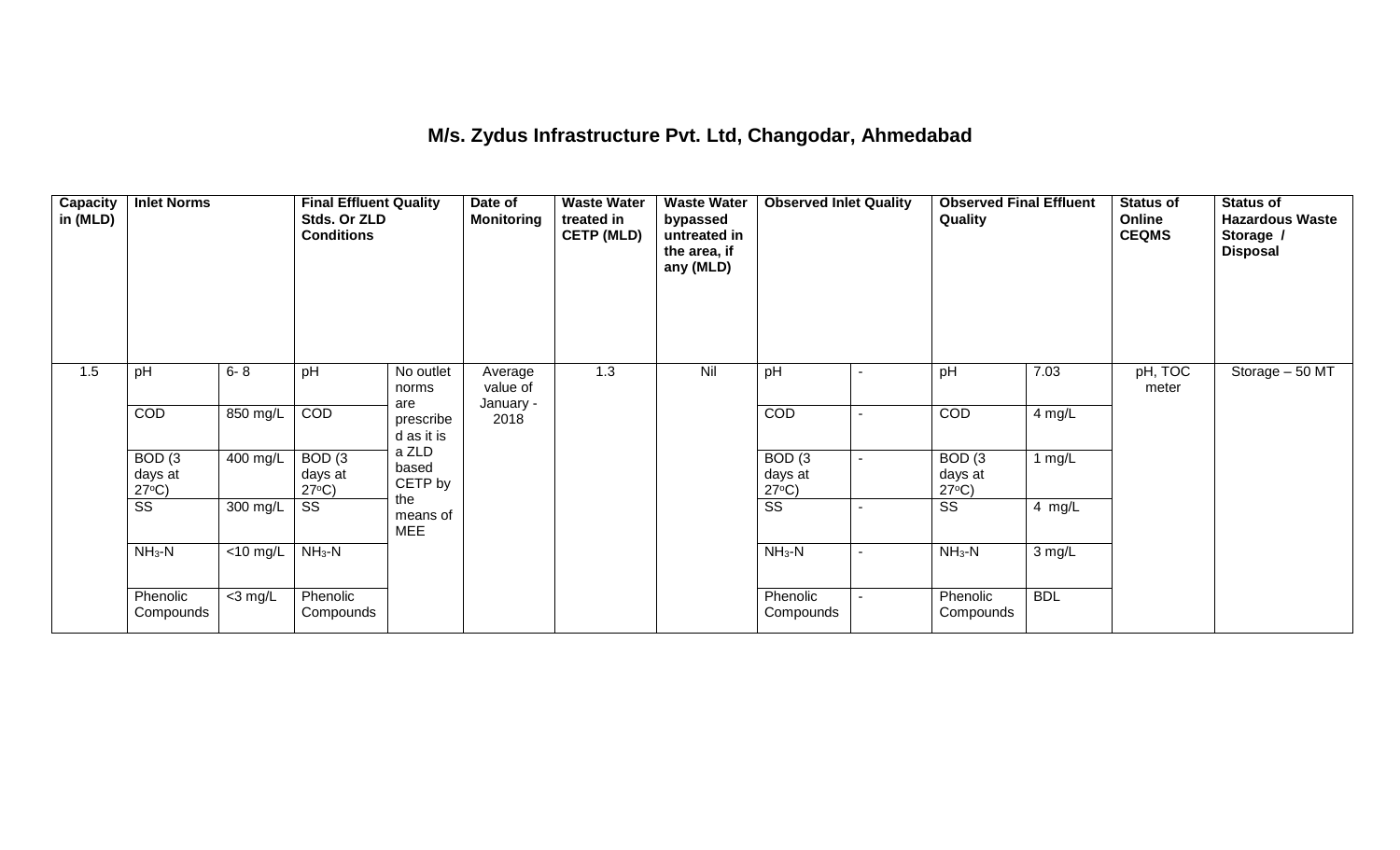### **M/s. Tata Motors Ltd Vendors Park, Sanand, Ahmedabad**

| Capacity<br>in (MLD) | <b>Inlet Norms</b>     |                       | <b>Final Effluent Quality</b><br>Stds. Or ZLD<br><b>Conditions</b> |             | Date of<br><b>Monitoring</b> | <b>Waste Water</b><br>treated in<br><b>CETP (MLD)</b> | <b>Waste Water</b><br>bypassed<br>untreated in<br>the area, if<br>any (MLD) | <b>Observed Inlet Quality</b> |                          | <b>Observed Final Effluent</b><br>Quality |             | <b>Status of</b><br>Online<br><b>CEQMS</b> | <b>Status of</b><br><b>Hazardous Waste</b><br>Storage /<br><b>Disposal</b> |
|----------------------|------------------------|-----------------------|--------------------------------------------------------------------|-------------|------------------------------|-------------------------------------------------------|-----------------------------------------------------------------------------|-------------------------------|--------------------------|-------------------------------------------|-------------|--------------------------------------------|----------------------------------------------------------------------------|
| 1.5                  | pH                     | $6 - 10.5$            | pH                                                                 | $6.5 - 8.5$ | Average<br>value of          | 0.10                                                  | Nil                                                                         | pH                            | $\overline{\phantom{a}}$ | pH                                        | 8.18        | pH, DO<br>meter, TOC                       | $\sim$                                                                     |
|                      | COD                    | 900 mg/L              | COD                                                                | $100$ mg/L  | January -<br>2018            |                                                       |                                                                             | COD                           | ٠                        | COD                                       | 48 mg/L     | meter, Flow<br>meter                       |                                                                            |
|                      | <b>BOD</b>             | $250$ mg/L            | <b>BOD</b>                                                         | 30 mg/L     |                              |                                                       |                                                                             | <b>BOD</b>                    | ٠                        | <b>BOD</b>                                | 8 mg/L      |                                            |                                                                            |
|                      | $\overline{\text{ss}}$ | 100 mg/L              | $\overline{\text{ss}}$                                             | 100 mg/L    |                              |                                                       |                                                                             | $\overline{\text{ss}}$        |                          | $\overline{\text{ss}}$                    | 30 mg/L     |                                            |                                                                            |
|                      | $NH3-N$                | 50 mg/L               | $NH3-N$                                                            | 50 mg/L     |                              |                                                       |                                                                             | $NH3-N$                       | $\blacksquare$           | $NH3-N$                                   | 7 mg/L      |                                            |                                                                            |
|                      | Phenolic<br>Compounds  | Not<br>Applicabl<br>e | Phenolic<br>Compounds                                              | 1 $mg/L$    |                              |                                                       |                                                                             | Phenolic<br>Compounds         | $\overline{\phantom{0}}$ | Phenolic<br>Compounds                     | $0.08$ mg/L |                                            |                                                                            |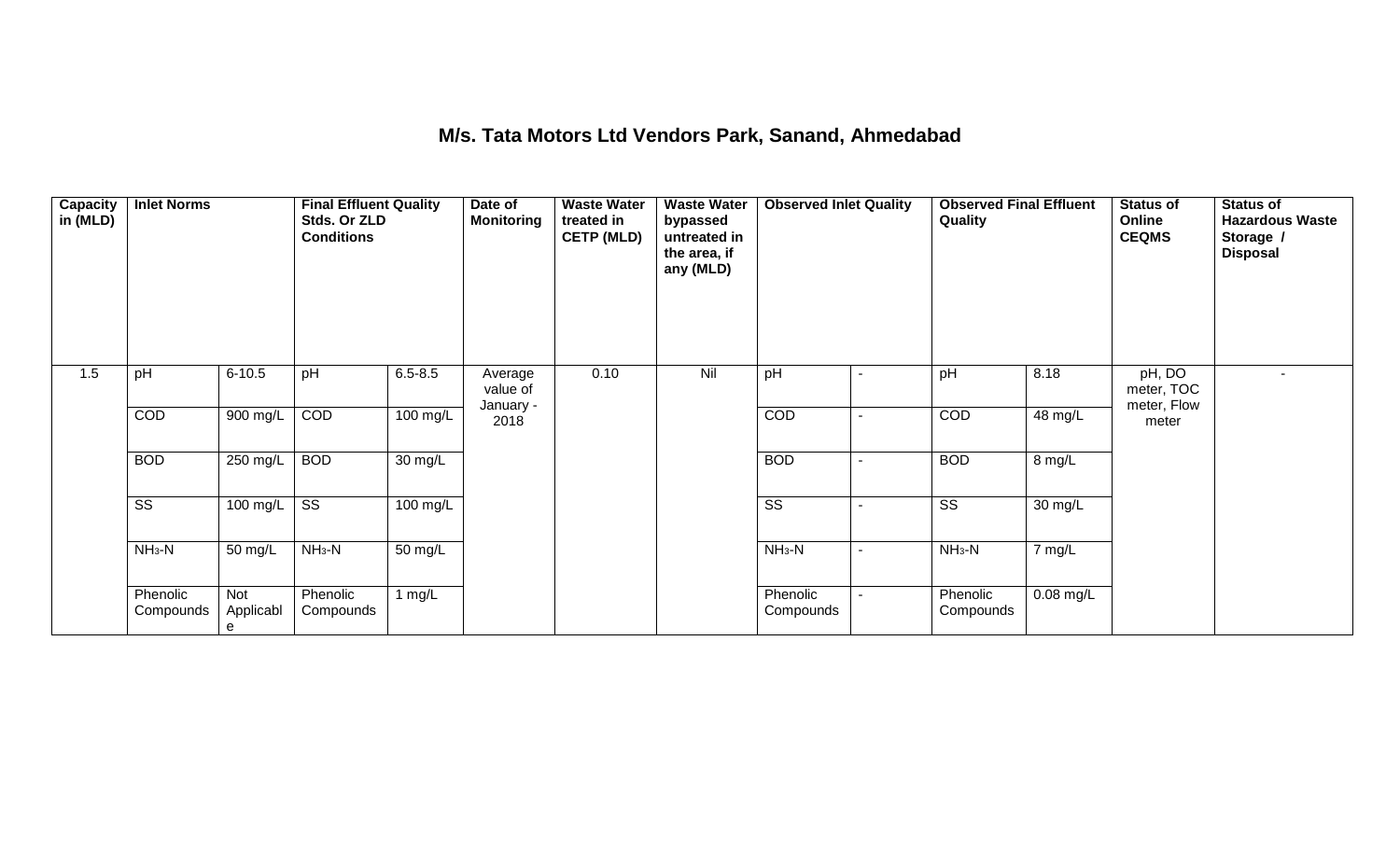### **M/s. Bavla Eco Project Ltd., Bavla, Ahmedabad**

| Capacity<br>in (MLD) | <b>Inlet Norms</b>     |                | <b>Final Effluent Quality</b><br>Stds. Or ZLD<br><b>Conditions</b> |                       | Date of<br><b>Monitoring</b> | <b>Waste Water</b><br>treated in<br><b>CETP (MLD)</b> | <b>Waste Water</b><br>bypassed<br>untreated in<br>the area, if<br>any (MLD) | <b>Observed Inlet Quality</b> |                          | <b>Observed Final Effluent</b><br>Quality |                          | <b>Status of</b><br>Online<br><b>CEQMS</b> | <b>Status of</b><br><b>Hazardous Waste</b><br>Storage /<br><b>Disposal</b> |
|----------------------|------------------------|----------------|--------------------------------------------------------------------|-----------------------|------------------------------|-------------------------------------------------------|-----------------------------------------------------------------------------|-------------------------------|--------------------------|-------------------------------------------|--------------------------|--------------------------------------------|----------------------------------------------------------------------------|
| 1.00                 | pH                     | $5.5 - 8.5$    | pH                                                                 | $6.5 - 8.5$           | Average<br>value of          | 1.00                                                  | Nil                                                                         | pH                            | $\overline{\phantom{a}}$ | pH                                        | 7.53                     |                                            | Sludge is used as<br>Manure                                                |
|                      | COD                    | 4500<br>mg/L   | COD                                                                | $250$ mg/L            | January -<br>2018            |                                                       |                                                                             | COD                           | $\blacksquare$           | COD                                       | 869 mg/L                 |                                            |                                                                            |
|                      | <b>BOD</b>             | 1500<br>mg/L   | <b>BOD</b>                                                         | $\overline{100}$ mg/L |                              |                                                       |                                                                             | <b>BOD</b>                    | $\overline{\phantom{a}}$ | <b>BOD</b>                                | $375 \text{ mg/L}$       |                                            |                                                                            |
|                      | $\overline{\text{SS}}$ | $300$ mg/L     | $\overline{\text{ss}}$                                             | $100$ mg/L            |                              |                                                       |                                                                             | $\overline{\text{ss}}$        | $\overline{\phantom{a}}$ | $\overline{\text{SS}}$                    | 208 mg/L                 |                                            |                                                                            |
|                      | $NH3-N$                | $\blacksquare$ | $NH_3-N$                                                           | 50 mg/L               |                              |                                                       |                                                                             | $NH3-N$                       | $\blacksquare$           | $NH3-N$                                   | 40 mg/L                  |                                            |                                                                            |
|                      | Phenolic<br>Compounds  | $\sim$         | Phenolic<br>Compounds                                              | Not<br>Applicabl<br>e |                              |                                                       |                                                                             | Phenolic<br>Compounds         | $\blacksquare$           | Phenolic<br>Compounds                     | $\overline{\phantom{0}}$ |                                            |                                                                            |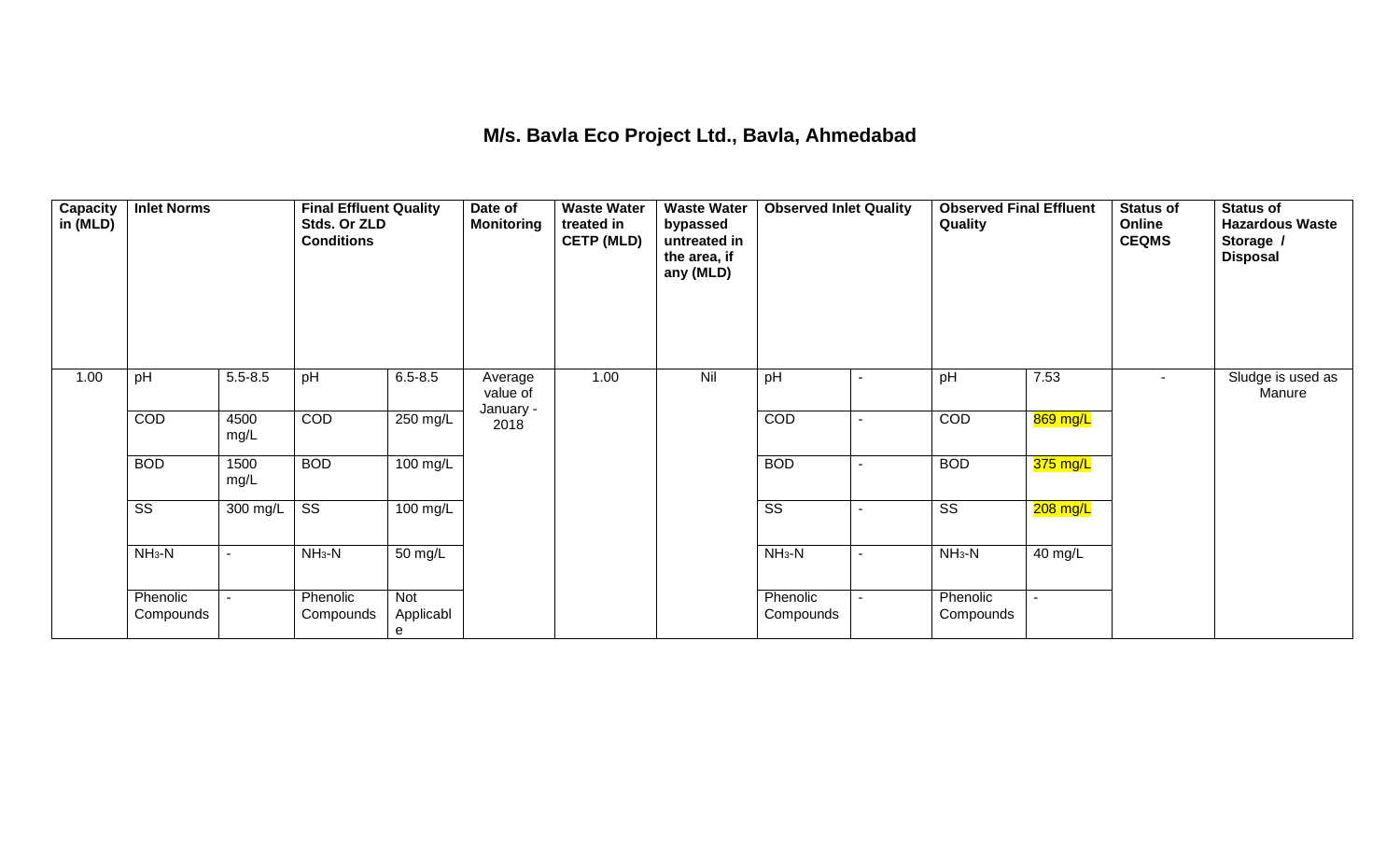### **M/s. Vinayak Jal Sudhikaran Sahakari Mandali Ltd, Bavla, Ahmedabad**

| Capacity<br>in (MLD) | <b>Inlet Norms</b>     |              | <b>Final Effluent Quality</b><br>Stds. Or ZLD<br><b>Conditions</b> |                       | Date of<br><b>Monitoring</b> | <b>Waste Water</b><br>treated in<br><b>CETP (MLD)</b> | <b>Waste Water</b><br>bypassed<br>untreated in<br>the area, if<br>any (MLD) | pH<br>$\blacksquare$   |                          | <b>Observed Final Effluent</b><br>Quality |          | <b>Status of</b><br>Online<br><b>CEQMS</b> | <b>Status of</b><br><b>Hazardous Waste</b><br>Storage /<br><b>Disposal</b> |
|----------------------|------------------------|--------------|--------------------------------------------------------------------|-----------------------|------------------------------|-------------------------------------------------------|-----------------------------------------------------------------------------|------------------------|--------------------------|-------------------------------------------|----------|--------------------------------------------|----------------------------------------------------------------------------|
| 1.50                 | pH                     | $5.5 - 8.5$  | pH                                                                 | $6.5 - 8.5$           | Average<br>value of          | 1.50                                                  | Nil                                                                         |                        |                          | pH                                        | 7.80     | $\sim$                                     | Sludge is used as<br>Manure                                                |
|                      | COD                    | 4500<br>mg/L | COD                                                                | 250mg/L               | January -<br>2018            |                                                       |                                                                             | COD                    | $\overline{\phantom{0}}$ | COD                                       | 154 mg/L |                                            |                                                                            |
|                      | <b>BOD</b>             | 1500<br>mg/L | <b>BOD</b>                                                         | 100 mg/L              |                              |                                                       |                                                                             | <b>BOD</b>             | ٠                        | <b>BOD</b>                                | 63 mg/L  |                                            |                                                                            |
|                      | $\overline{\text{SS}}$ | 300 mg/L     | $\overline{\text{SS}}$                                             | 100 mg/L              |                              |                                                       |                                                                             | $\overline{\text{ss}}$ |                          | $\overline{\text{ss}}$                    | 48 mg/L  |                                            |                                                                            |
|                      | $NH_3-N$               |              | $NH3-N$                                                            | 50 mg/L               |                              |                                                       |                                                                             | $NH_3-N$               | $\blacksquare$           | $NH3-N$                                   | 7 mg/L   |                                            |                                                                            |
|                      | Phenolic<br>Compounds  |              | Phenolic<br>Compounds                                              | Not<br>Applicabl<br>e |                              |                                                       |                                                                             | Phenolic<br>Compounds  |                          | Phenolic<br>Compounds                     |          |                                            |                                                                            |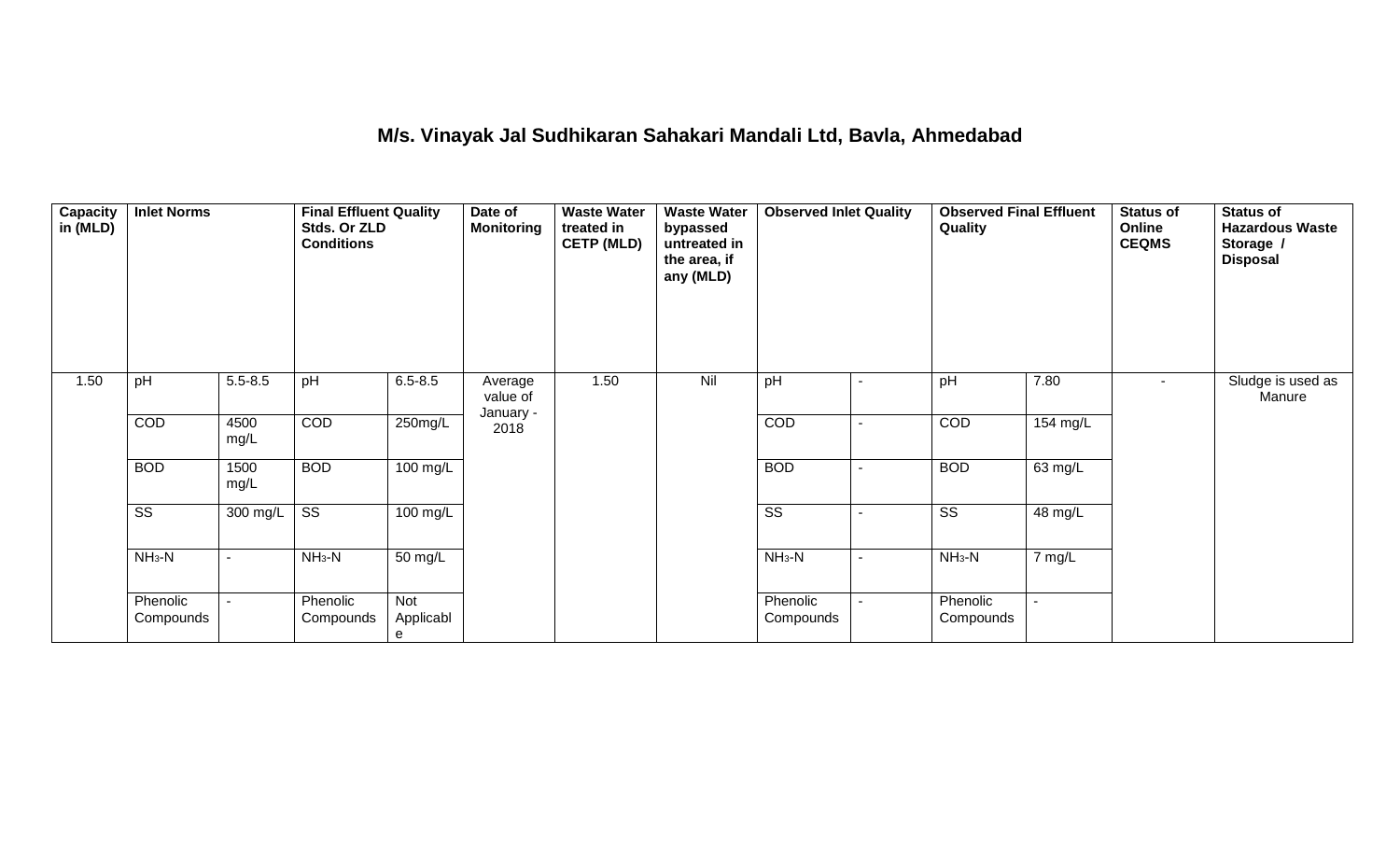## **M/s. Jay Khodiyar Enviro -Technologies Pvt. Ltd., Rajkot**

| Capacity<br>in (MLD) | <b>Inlet Norms</b>     |           | <b>Final Effluent Quality</b><br>Stds. Or ZLD<br><b>Conditions</b> |                    | Date of<br><b>Monitoring</b> | <b>Waste Water</b><br>treated in<br><b>CETP (MLD)</b> | <b>Waste Water</b><br>bypassed<br>untreated in<br>the area, if<br>any (MLD) | <b>Observed Inlet Quality</b> |             | <b>Observed Final Effluent</b><br>Quality |                    | Status of<br>Online<br><b>CEQMS</b> | <b>Status of</b><br><b>Hazardous Waste</b><br>Storage /<br><b>Disposal</b> |
|----------------------|------------------------|-----------|--------------------------------------------------------------------|--------------------|------------------------------|-------------------------------------------------------|-----------------------------------------------------------------------------|-------------------------------|-------------|-------------------------------------------|--------------------|-------------------------------------|----------------------------------------------------------------------------|
| 0.025                | pH                     | Up to $5$ | pH                                                                 | 6.5 to 8.5         | Average<br>value of          | 0.007                                                 | Nil                                                                         | pH                            | 1.38        | pH                                        | 6.91               |                                     | Storage $-4$ MT                                                            |
|                      | COD                    | 250 mg/L  | COD                                                                | $100 \text{ mg/L}$ | January -<br>2018            |                                                       |                                                                             | <b>COD</b>                    | 15 mg/L     | COD                                       | $5 \text{ mg/L}$   |                                     |                                                                            |
|                      | <b>BOD</b>             | 100 mg/L  | <b>BOD</b>                                                         | $30 \text{ mg/L}$  |                              |                                                       |                                                                             | <b>BOD</b>                    | $1.68$ mg/L | <b>BOD</b>                                | $0.3 \text{ mg/L}$ |                                     |                                                                            |
|                      | $\overline{\text{ss}}$ | 250 mg/L  | $\overline{\text{ss}}$                                             | 100 mg/L           |                              |                                                       |                                                                             | $\overline{\text{SS}}$        | 200 mg/L    | $\overline{\text{SS}}$                    | 66 mg/L            |                                     |                                                                            |
|                      | $NH3-N$                | ٠         | $NH3-N$                                                            | 50 mg/L            |                              |                                                       |                                                                             | $NH3-N$                       | $24$ mg/L   | $NH3-N$                                   | 1 mg/L             |                                     |                                                                            |
|                      | Phenolic<br>Compounds  |           | Phenolic<br>Compounds                                              | 1 $mg/L$           |                              |                                                       |                                                                             | Phenolic<br>Compounds         | <b>BDL</b>  | Phenolic<br>Compounds                     | <b>BDL</b>         |                                     |                                                                            |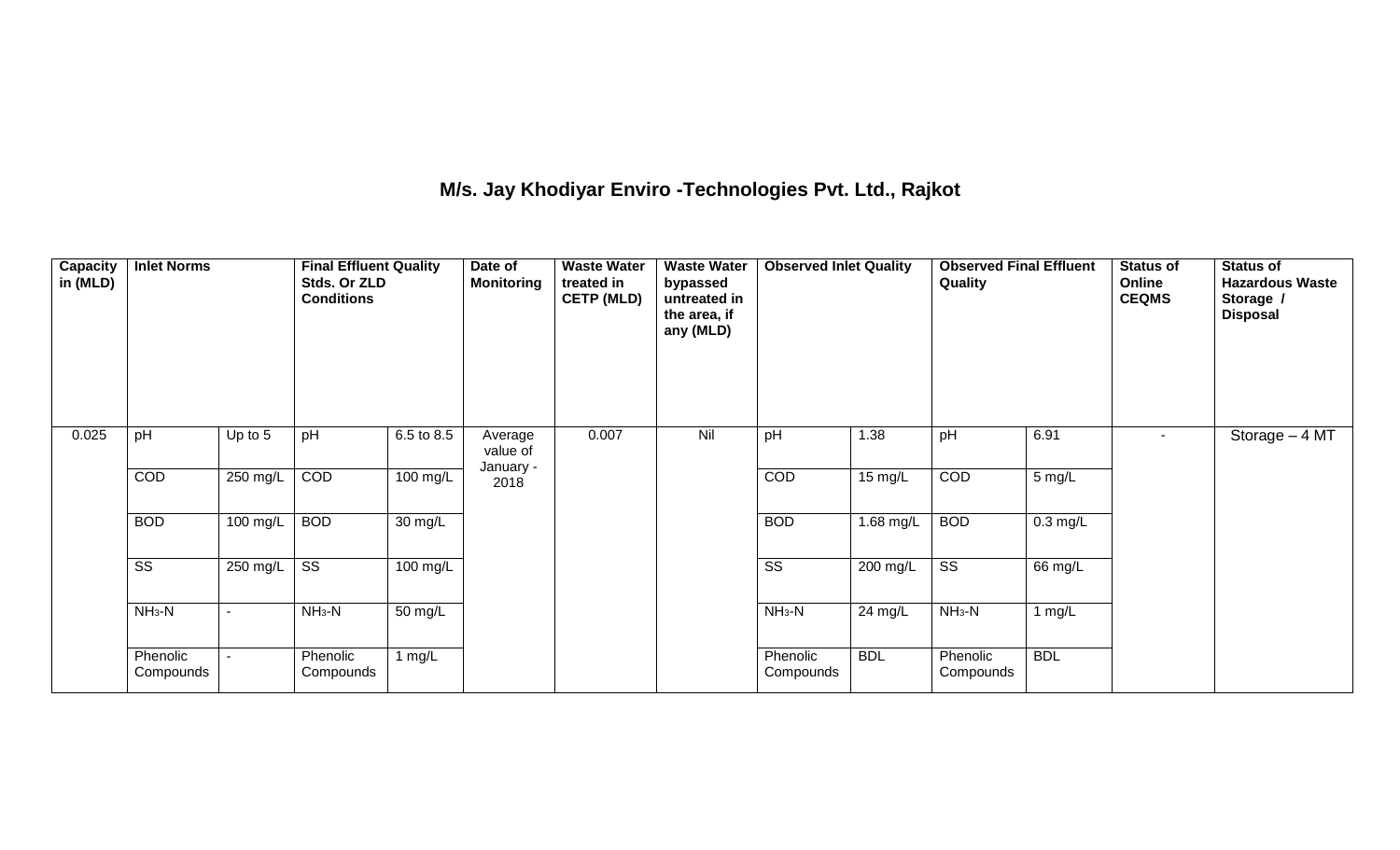### **M/s. Jetpur Dyeing & Printing Association, Jetpur, Rajkot**

| Capacity<br>in (MLD) | <b>Inlet Norms</b>     |                  | <b>Final Effluent Quality</b><br>Stds. Or ZLD<br><b>Conditions</b> |             | Date of<br><b>Monitoring</b> | <b>Waste Water</b><br>treated in<br><b>CETP (MLD)</b> | <b>Waste Water</b><br>bypassed<br>untreated in<br>the area, if<br>any (MLD) | <b>Observed Inlet Quality</b> |            | <b>Observed Final Effluent</b><br>Quality |          | <b>Status of</b><br><b>Online</b><br><b>CEQMS</b> | <b>Status of</b><br><b>Hazardous Waste</b><br>Storage /<br><b>Disposal</b> |
|----------------------|------------------------|------------------|--------------------------------------------------------------------|-------------|------------------------------|-------------------------------------------------------|-----------------------------------------------------------------------------|-------------------------------|------------|-------------------------------------------|----------|---------------------------------------------------|----------------------------------------------------------------------------|
| 10.00                | pH                     | 10.5-12.0        | pH                                                                 | $6.5 - 8.5$ | Average<br>value of          | 7.00                                                  | Nil                                                                         | pH                            | 8.98       | pH                                        | 7.63     | pH, Flow<br>meter                                 | Storage $-205$ MT                                                          |
|                      | <b>COD</b>             | 1000<br>mg/L     | <b>COD</b>                                                         | $250$ mg/L  | January -<br>2018            |                                                       |                                                                             | COD                           | 989 mg/L   | COD                                       | 276 mg/L |                                                   |                                                                            |
|                      | <b>BOD</b>             | 350 mg/L         | <b>BOD</b>                                                         | $100$ mg/L  |                              |                                                       |                                                                             | <b>BOD</b>                    | $353$ mg/L | <b>BOD</b>                                | 49 mg/L  |                                                   |                                                                            |
|                      | $\overline{\text{ss}}$ | 2000<br>mg/L     | $\overline{\text{SS}}$                                             | 100 mg/L    |                              |                                                       |                                                                             | $\overline{\text{SS}}$        | 204 mg/L   | $\overline{\text{ss}}$                    | 98 mg/L  |                                                   |                                                                            |
|                      | $NH3-N$                | 75 mg/L          | $NH3-N$                                                            | 50 mg/L     |                              |                                                       |                                                                             | $NH3-N$                       | 20 mg/L    | $NH3-N$                                   | 16 mg/L  |                                                   |                                                                            |
|                      | Phenolic<br>Compounds  | $5 \text{ mg/L}$ | Phenolic<br>Compounds                                              | 1 mg/ $L$   |                              |                                                       |                                                                             | Phenolic<br>Compounds         |            | Phenolic<br>Compounds                     |          |                                                   |                                                                            |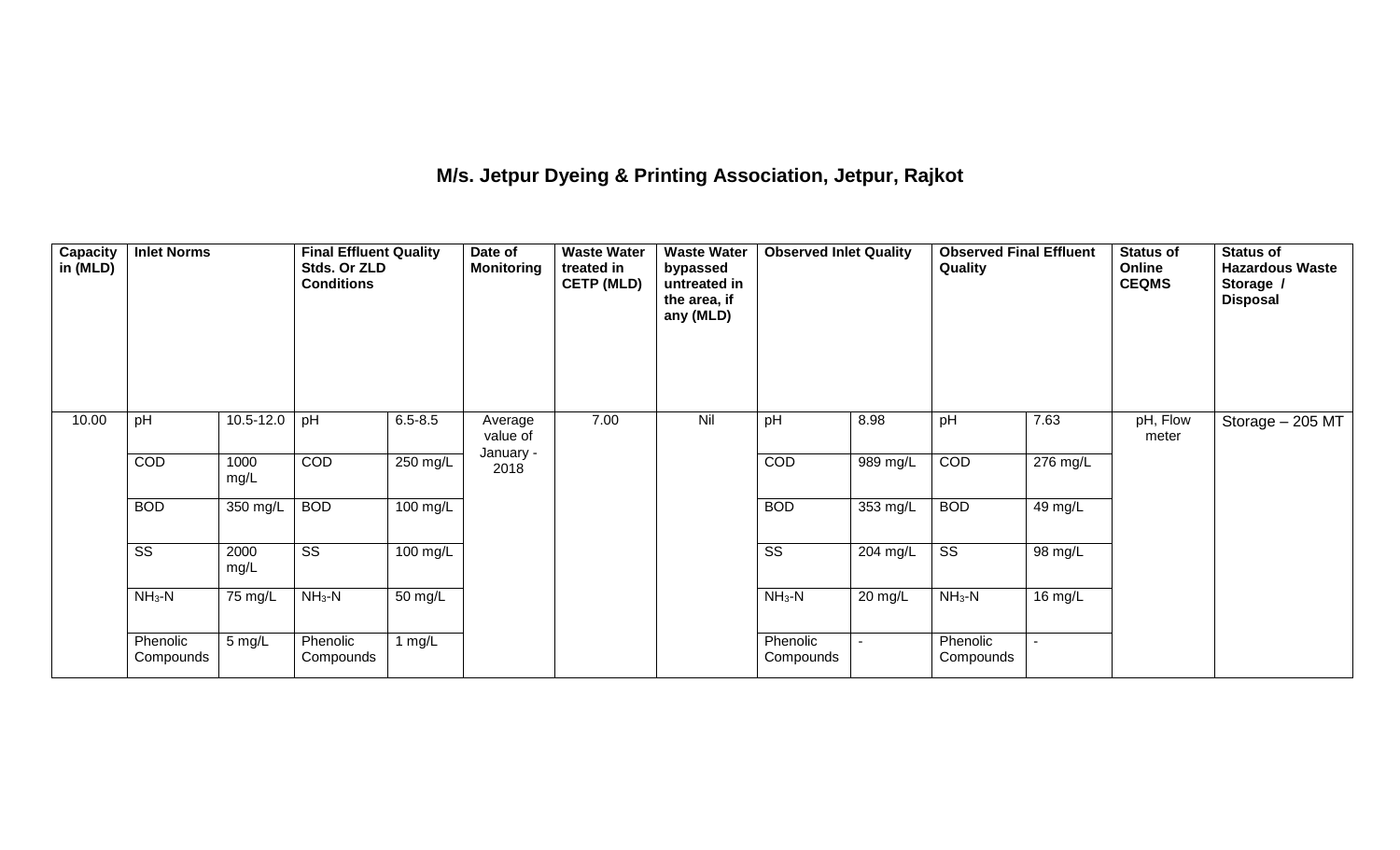### **M/s. Shri Dhareshwar GIDC Vistar Association, Dhareshwar, Rajkot**

| Capacity<br>in (MLD) | <b>Inlet Norms</b>     |              | <b>Final Effluent Quality</b><br>Stds. Or ZLD<br><b>Conditions</b> |                       | Date of<br><b>Monitoring</b>   | <b>Waste Water</b><br>treated in<br><b>CETP (MLD)</b> | <b>Waste Water</b><br>bypassed<br>untreated in<br>the area, if<br>any (MLD) | <b>Observed Inlet Quality</b> | <b>Observed Final Effluent</b><br>Quality |  | <b>Status of</b><br>Online<br><b>CEQMS</b> | <b>Status of</b><br><b>Hazardous Waste</b><br>Storage /<br><b>Disposal</b> |
|----------------------|------------------------|--------------|--------------------------------------------------------------------|-----------------------|--------------------------------|-------------------------------------------------------|-----------------------------------------------------------------------------|-------------------------------|-------------------------------------------|--|--------------------------------------------|----------------------------------------------------------------------------|
| 0.09                 | pH                     | $10.5 - 12$  | pH                                                                 | 6.5 to 9              | No<br>sampling in<br>the month | 0.07                                                  | Nil                                                                         | pH                            | pH                                        |  | pH, Flow<br>Meter                          | $\blacksquare$                                                             |
|                      | COD                    | 1000<br>mg/L | <b>COD</b>                                                         | 100 mg/L              | of January -<br>2018           |                                                       |                                                                             | COD                           | COD                                       |  |                                            |                                                                            |
|                      | <b>BOD</b>             | 350 mg/L     | <b>BOD</b>                                                         | $30 \text{ mg/L}$     |                                |                                                       |                                                                             | <b>BOD</b>                    | <b>BOD</b>                                |  |                                            |                                                                            |
|                      | $\overline{\text{ss}}$ | 2000<br>mg/L | $\overline{\text{SS}}$                                             | $\overline{100}$ mg/L |                                |                                                       |                                                                             | $\overline{\text{SS}}$        | $\overline{\text{SS}}$                    |  |                                            |                                                                            |
|                      | $NH3-N$                | 75 mg/L      | $NH3-N$                                                            | $\overline{50}$ mg/L  |                                |                                                       |                                                                             | $NH3-N$                       | $NH3-N$                                   |  |                                            |                                                                            |
|                      | Phenolic<br>Compounds  | 5 mg/L       | Phenolic<br>Compounds                                              | 1 $mg/L$              |                                |                                                       |                                                                             | Phenolic<br>Compounds         | Phenolic<br>Compounds                     |  |                                            |                                                                            |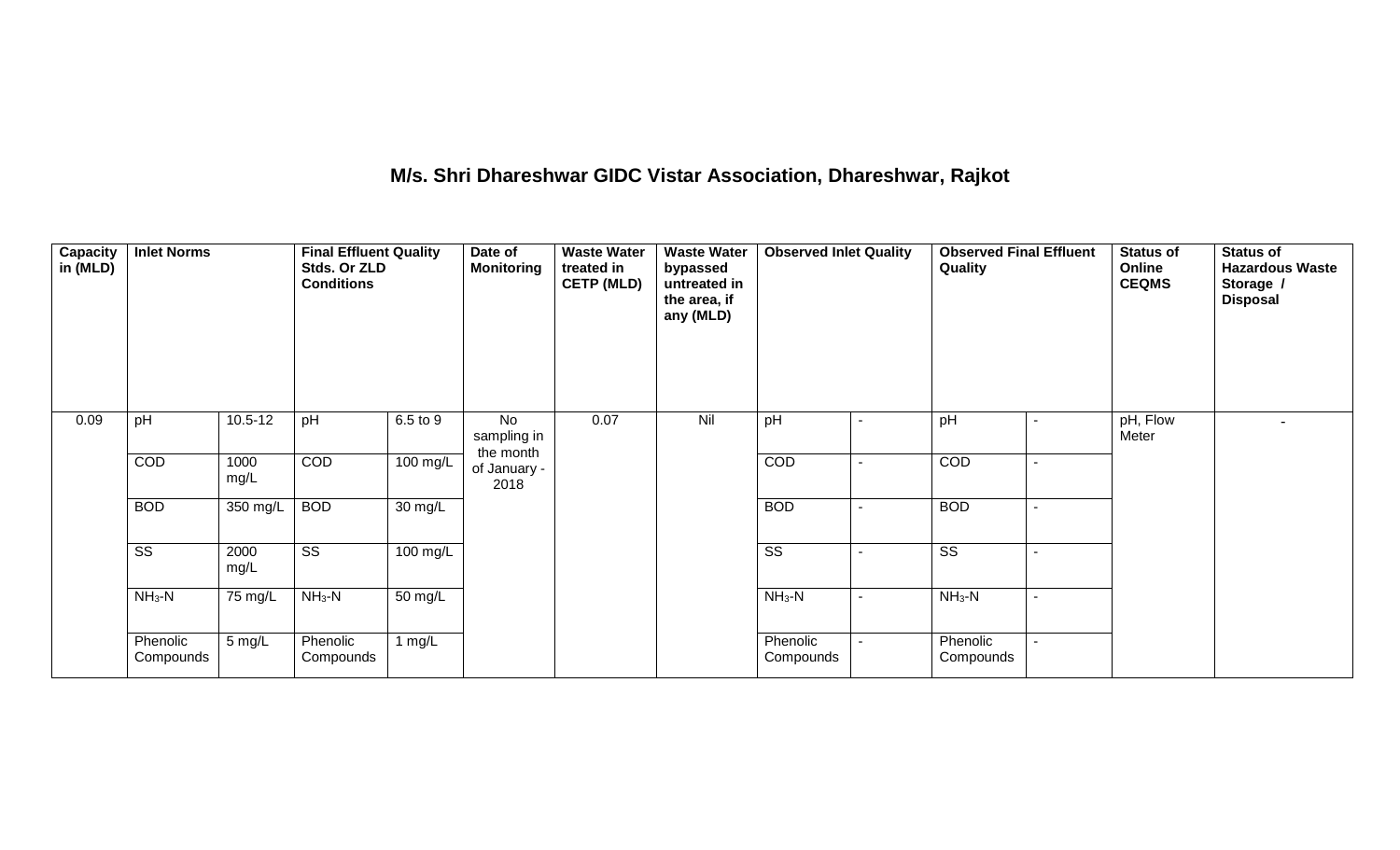### **M/s. Bhatgam Washing Ghat Suddhikaran Yojana Pvt. Ltd., Bhatgam, Rajkot**

| <b>Capacity</b><br>in (MLD) | <b>Inlet Norms</b>     |              | <b>Final Effluent Quality</b><br>Stds. Or ZLD<br><b>Conditions</b> |                    | Date of<br><b>Monitoring</b> | <b>Waste Water</b><br>treated in<br><b>CETP (MLD)</b> | <b>Waste Water</b><br>bypassed<br>untreated in<br>the area, if<br>any (MLD) | <b>Observed Inlet Quality</b> |          | <b>Observed Final Effluent</b><br>Quality |             | <b>Status of</b><br>Online<br><b>CEQMS</b> | <b>Status of</b><br><b>Hazardous Waste</b><br>Storage /<br><b>Disposal</b> |
|-----------------------------|------------------------|--------------|--------------------------------------------------------------------|--------------------|------------------------------|-------------------------------------------------------|-----------------------------------------------------------------------------|-------------------------------|----------|-------------------------------------------|-------------|--------------------------------------------|----------------------------------------------------------------------------|
| 30                          | pH                     | $10.5 - 12$  | pH                                                                 | $6.5 - 9$          | Average<br>value of          | 6.00                                                  | Nil                                                                         | pH                            | 10.2     | pH                                        | 8.6         | pH, Flow<br>meter, SS,<br>Color, MLSS,     |                                                                            |
|                             | COD                    | 1000<br>mg/L | COD                                                                | $100 \text{ mg/L}$ | January -<br>2018            |                                                       |                                                                             | COD                           | 166 mg/L | COD                                       | 225 mg/L    | COD                                        |                                                                            |
|                             | <b>BOD</b>             | 350 mg/L     | <b>BOD</b>                                                         | 30 mg/L            |                              |                                                       |                                                                             | <b>BOD</b>                    | 34 mg/L  | <b>BOD</b>                                | 42 mg/L     |                                            |                                                                            |
|                             | $\overline{\text{ss}}$ | 2000<br>mg/L | $\overline{\text{ss}}$                                             | $100$ mg/L         |                              |                                                       |                                                                             | $\overline{\text{ss}}$        | 210 mg/L | $\overline{\text{ss}}$                    | $202$ mg/L  |                                            |                                                                            |
|                             | $NH3-N$                | 75 mg/L      | $NH3-N$                                                            | $50 \text{ mg/L}$  |                              |                                                       |                                                                             | $NH3-N$                       | 8 mg/L   | $NH3-N$                                   | $0.56$ mg/L |                                            |                                                                            |
|                             | Phenolic<br>Compounds  | 5 mg/L       | Phenolic<br>Compounds                                              | 1 $mg/L$           |                              |                                                       |                                                                             | Phenolic<br>Compounds         |          | Phenolic<br>Compounds                     |             |                                            |                                                                            |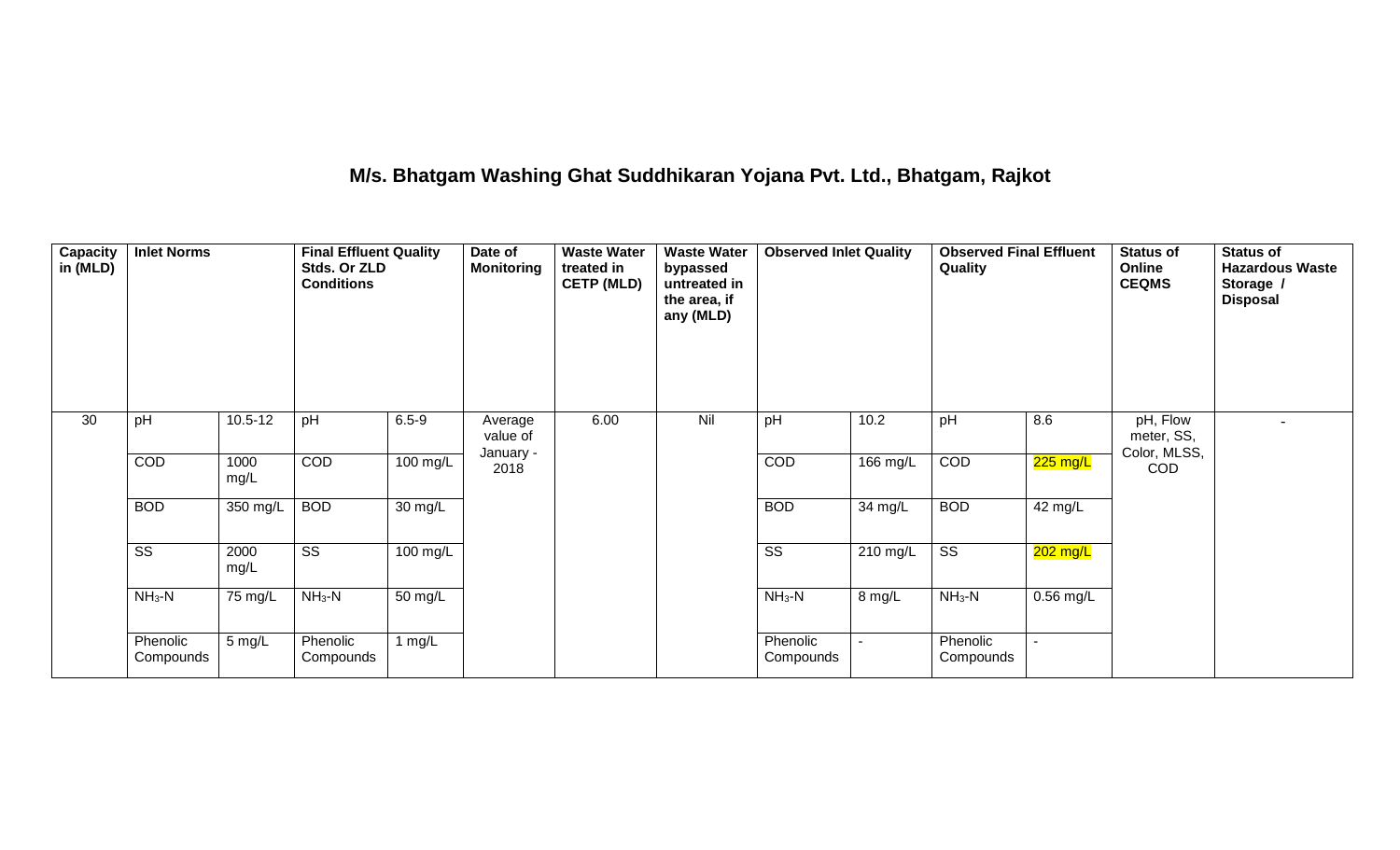#### **M/s. Veraval Industries Association, Veraval, Junagadh**

| <b>Capacity</b><br>in (MLD) | <b>Inlet Norms</b>     |                | <b>Final Effluent Quality</b><br>Stds. Or ZLD<br><b>Conditions</b> |                    | Date of<br><b>Monitoring</b>          | <b>Waste Water</b><br>treated in<br><b>CETP (MLD)</b> | <b>Waste Water</b><br>bypassed<br>untreated in<br>the area, if<br>any (MLD) | $\overline{\phantom{a}}$ |                          | <b>Observed Final Effluent</b><br>Quality |        | <b>Status of</b><br>Online<br><b>CEQMS</b> | <b>Status of</b><br><b>Hazardous Waste</b><br>Storage /<br><b>Disposal</b> |
|-----------------------------|------------------------|----------------|--------------------------------------------------------------------|--------------------|---------------------------------------|-------------------------------------------------------|-----------------------------------------------------------------------------|--------------------------|--------------------------|-------------------------------------------|--------|--------------------------------------------|----------------------------------------------------------------------------|
| 5                           | pH                     | 5.5 to 9       | pH                                                                 | 6 to 9             | <b>No</b><br>sampling in<br>the month | 1.5                                                   | Nil                                                                         | pH                       |                          | pH                                        |        | $\sim$                                     |                                                                            |
|                             | COD                    | 3500<br>mg/L   | COD                                                                | 250 mg/L           | of January -<br>2018                  |                                                       |                                                                             | COD                      |                          | COD                                       |        |                                            |                                                                            |
|                             | <b>BOD</b>             | 1000<br>mg/L   | <b>BOD</b>                                                         | 100 mg/L           |                                       |                                                       |                                                                             | <b>BOD</b>               | $\overline{\phantom{a}}$ | <b>BOD</b>                                |        |                                            |                                                                            |
|                             | $\overline{\text{ss}}$ | 200 mg/L       | $\overline{\text{ss}}$                                             | $100 \text{ mg/L}$ |                                       |                                                       |                                                                             | $\overline{\text{ss}}$   | $\blacksquare$           | $\overline{\text{ss}}$                    |        |                                            |                                                                            |
|                             | $NH3-N$                | 50 mg/L        | $NH3-N$                                                            | 50 mg/L            |                                       |                                                       |                                                                             | $NH_3-N$                 | $\blacksquare$           | $NH_3-N$                                  | $\sim$ |                                            |                                                                            |
|                             | Phenol                 | $\blacksquare$ | Phenol                                                             | $\blacksquare$     |                                       |                                                       |                                                                             | Phenolic<br>Compounds    |                          | Phenolic<br>Compounds                     |        |                                            |                                                                            |